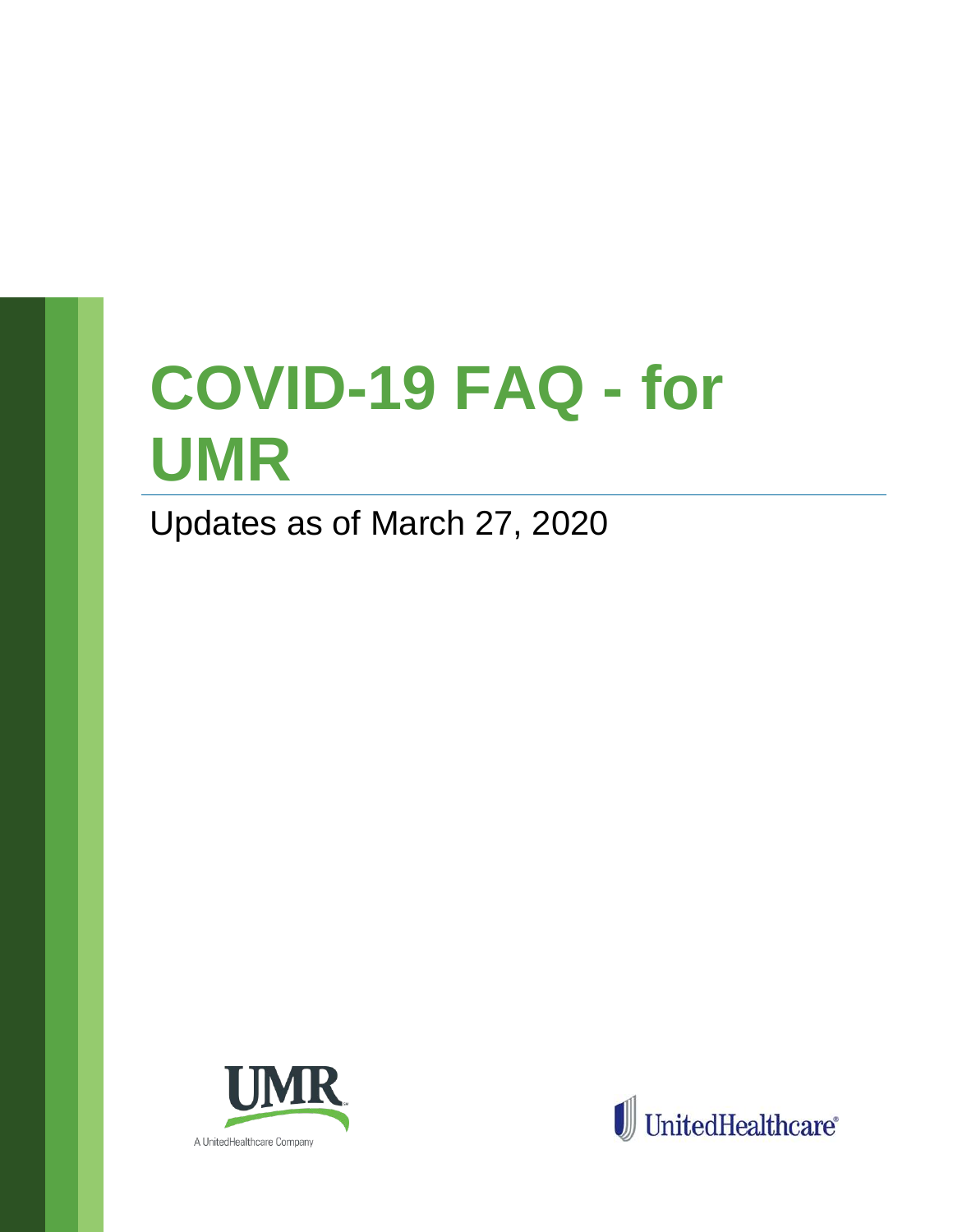## **Coronavirus Update as of March 27**

# **COVID-19 Frequently Asked Questions (FAQ)**

## **Table of Contents**

UNITEDHEALTHCARE PROPRIETARY AND CONFIDENTIAL

UnitedHealth care's presentation materials and responses to your questions are intended to provide general information and assistance during this national emergency and do not constitute medical, legal or tax advice. Please contact your medical, legal and tax advisors on how to respond to this situation. The materials and discussion topics do not constitute a binding obligation of UnitedHealthcare with respect to any matter discussed herein.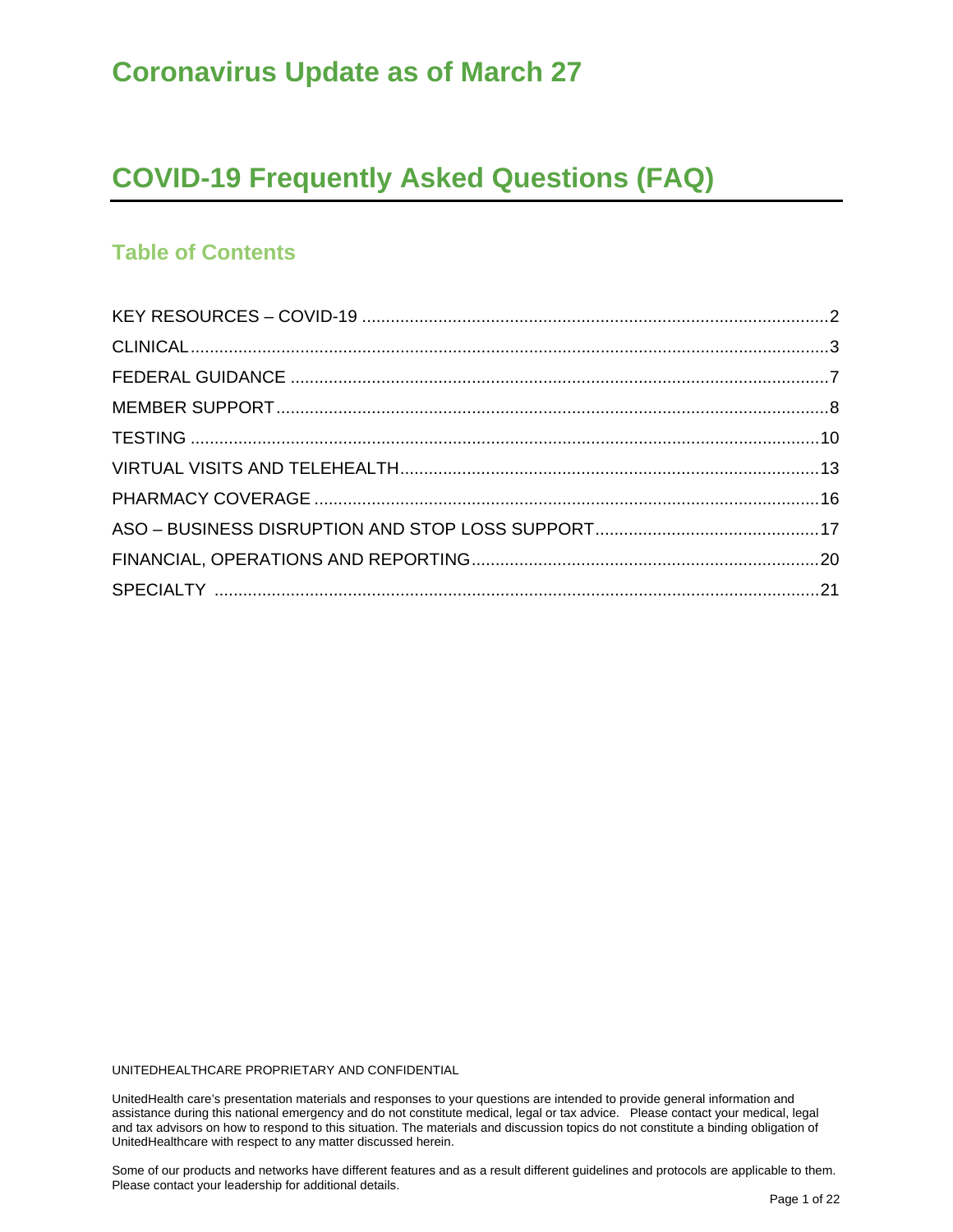## <span id="page-2-0"></span>**KEY RESOURCES – COVID-19**

#### **External**

- [CDC COVID-19 Site](https://www.cdc.gov/coronavirus/2019-nCoV/index.html)  what you should know, situation updates, community impacts and resources
- [CDC Travel recommendations](https://www.cdc.gov/coronavirus/2019-ncov/travelers/index.html?hpid=ec0df367-28c1-4e0e-9fe3-20521c31f849&hlkid=0d966159d56741d1a8616b32131d2c62&hctky=)
- [COVID-19 FAQ](https://www.uhc.com/)
- **[IRS Notice on High Deductible Plans with HSA](https://www.irs.gov/pub/irs-drop/n-20-15.pdf)**
- [Family First Coronavirus Response Act \(H.R. 6201\)](https://www.congress.gov/bill/116th-congress/house-bill/6201)

UNITEDHEALTHCARE PROPRIETARY AND CONFIDENTIAL

UnitedHealth care's presentation materials and responses to your questions are intended to provide general information and assistance during this national emergency and do not constitute medical, legal or tax advice. Please contact your medical, legal and tax advisors on how to respond to this situation. The materials and discussion topics do not constitute a binding obligation of UnitedHealthcare with respect to any matter discussed herein.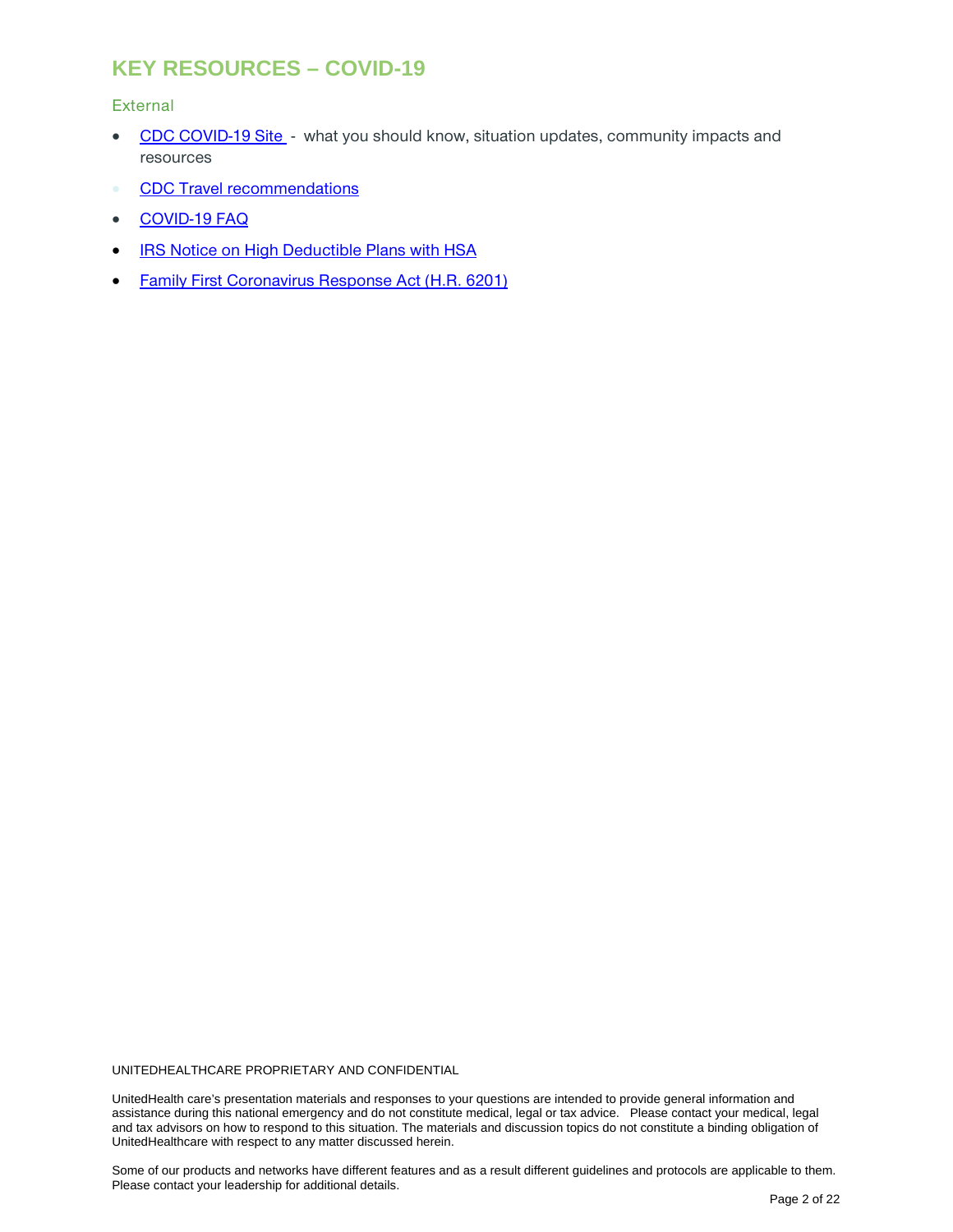## <span id="page-3-0"></span>**CLINICAL**

#### INFORMATION IN THE FOLLOWING SECTION IS SOURCED FROM THE CDC. REFER TO THE CORONOVARIUS.GOV AND CDC WEBSITE FOR THE MOST CURRENT INFORMATION.

#### What is it?

COVID-19 is a respiratory infection. It is caused by an RNA virus called nCoV19 that is part of the SARS lineage of coronaviruses.

#### What are the symptoms?

The symptoms of COVID-19 are: fever, cough and shortness of breath. Those who develop this serious illness generally are found to have pneumonia.

#### How does it spread?

COVID-19 can spread from person to person, primarily between people who are in close contact – within about 6 feet of one another, through respiratory droplets produced when an infected person coughs or sneezes. It also may be possible that a person can get COVID-19 by touching a surface or object that has the virus on it and then by touching their mucous membranes (mouth, nose, eyes). It is believed it can live on surfaces in the range of hours to days. Some early studies indicate that it may also be passed through stool/feces.

#### Is there a vaccine?

There is currently NO vaccine to protect against COVID-19. While there are numerous efforts underway to develop a vaccine, (in fact you may have heard the first human trial began on 3/17/2020) historical experience would suggest it will at least a year before one is commercially available. Please refer to [www.coronavirus.gov](http://www.coronavirus.gov/)

#### Who is most at risk?

Most cases of COVID-19 worldw[i](#page-22-0)de have been mild and >80%<sup>i</sup> of infected individuals have been able to fully recover at home. However some people are at higher risk of getting very sick from this illness and should take additional precautions. Those people include:

- People over the age of 60, particularly people over the age of 80;
- People who have chronic medical conditions like heart disease, diabetes, chronic lung disease, chronic renal disease<sup>[ii](#page-22-1)</sup>, cancer and obesity; and
- People who have a suppressed immune system from medications or those that have a compromised immune system.

Early indication is that the cause of death in individuals with COVID-19 is sepsis, ARDS and/or cardiac arrest<sup>iii</sup>. Please refer to [www.coronavirus.gov.](http://www.coronavirus.gov/)

#### UNITEDHEALTHCARE PROPRIETARY AND CONFIDENTIAL

UnitedHealth care's presentation materials and responses to your questions are intended to provide general information and assistance during this national emergency and do not constitute medical, legal or tax advice. Please contact your medical, legal and tax advisors on how to respond to this situation. The materials and discussion topics do not constitute a binding obligation of UnitedHealthcare with respect to any matter discussed herein.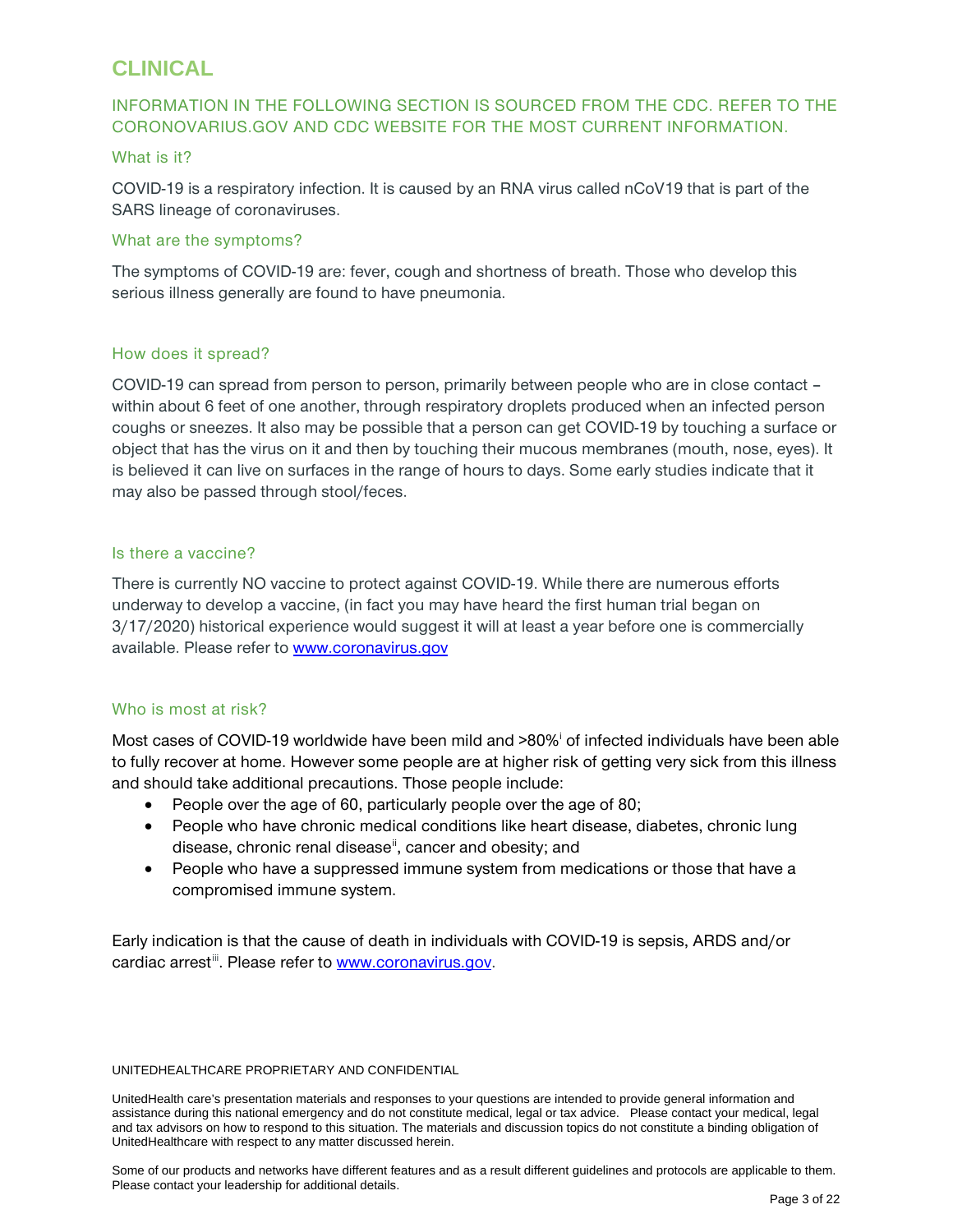#### What should I do if I have symptoms?

If someone thinks they have been exposed to COVID-19 and develops symptoms such as fever, cough and/or difficulty breathing, they should first CALL a health care professional for medical advice. Please refer to [www.coronavirus.gov.](http://www.coronavirus.gov/)

If an employee is immune suppressed due to medication or prior organ transplant, should they be quarantined if they have no other conditions or symptoms (fever, shortness of breath, cough, travel or exposure)?

CDC guidance is for those with high risk to self-quarantine or socially isolate and take other precautions outlined on the CDC site. Please refer to [www.coronavirus.gov.](http://www.coronavirus.gov/)

#### Is it true that people can infect others before they themselves show any symptoms?

Yes. It is believed a person can be contagious several days before symptoms appear and up to 14 days after symptoms have ended. Please refer to [www.coronavirus.gov.](http://www.coronavirus.gov/)

#### Should healthy individuals wear a mask to prevent COVID-19 infection?

The CDC does not recommend that people who are well wear a facemask to protect themselves from respiratory illnesses, including COVID-19. Wearing a facemask may cause you to touch your face more often. You should only wear a mask if your health care professional recommends it. A facemask may be recommended for people who have symptoms consistent with COVID-19 to protect others from the risk of getting infected. The supply of face masks are crucial for health workers and other people who are taking care of someone infected with COVID-19 in close settings (at home or in a health care facility). Please refer to [www.coronavirus.gov.](http://www.coronavirus.gov/)

#### Is COVID-19 more dangerous to the autoimmune compromised than the common flu?

Individuals, who are immune compromised or on immunosuppressive medications, may be at higher risk for getting very sick from the virus. For now there is limited information in comparative data compared to other illnesses. Please refer to [www.coronavirus.gov.](http://www.coronavirus.gov/)

#### Why are diabetics considered a higher risk category?

The CDC outlined areas where individuals may be at higher risk and should take additional precautions. Some people will have no or relatively mild symptoms, but the CDC considers those with heart, lung, blood pressure, diabetes and immune compromised at more at risk. Please refer to [www.coronavirus.gov](http://www.coronavirus.gov/)

#### UNITEDHEALTHCARE PROPRIETARY AND CONFIDENTIAL

UnitedHealth care's presentation materials and responses to your questions are intended to provide general information and assistance during this national emergency and do not constitute medical, legal or tax advice. Please contact your medical, legal and tax advisors on how to respond to this situation. The materials and discussion topics do not constitute a binding obligation of UnitedHealthcare with respect to any matter discussed herein.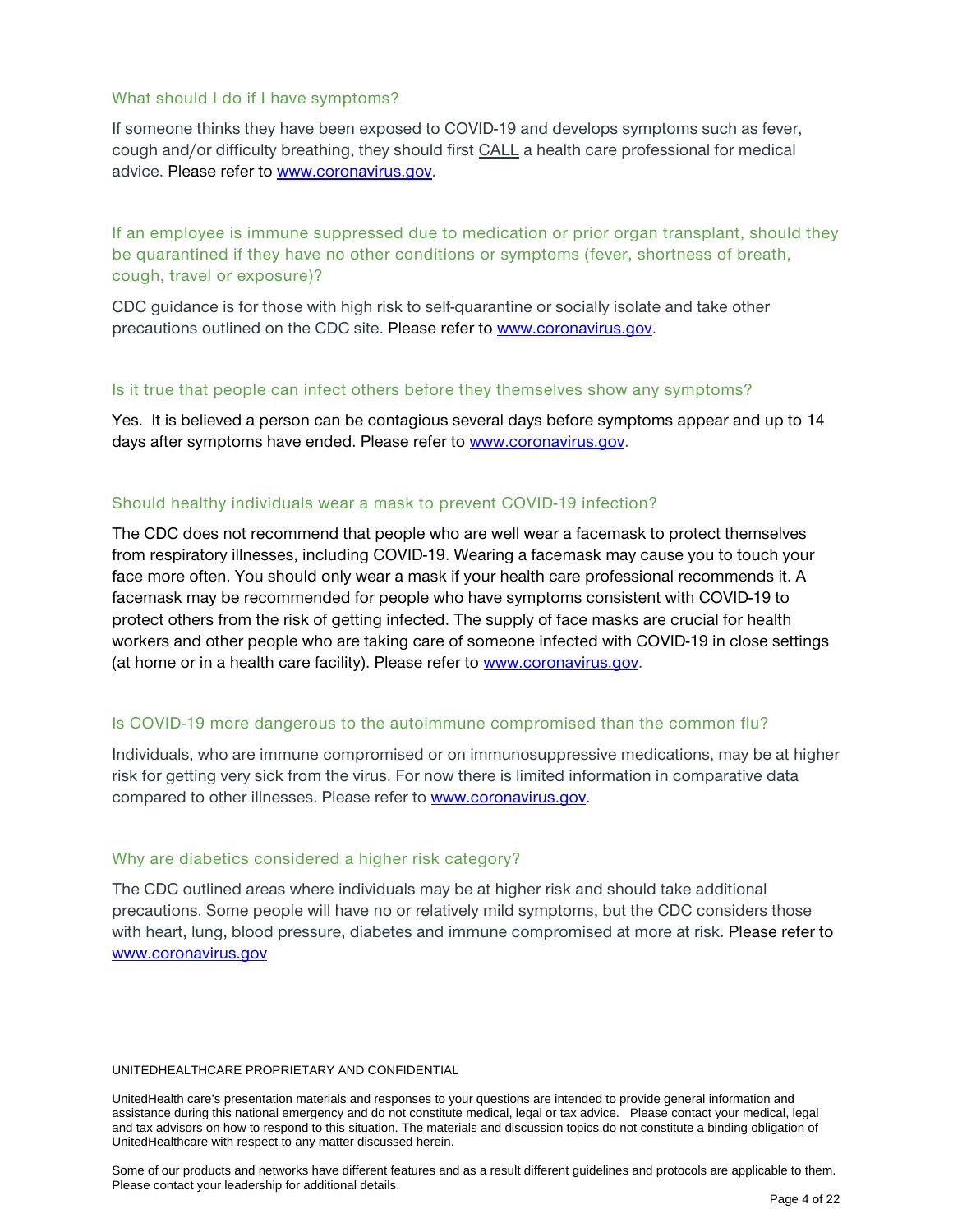#### Are people with asthma at a greater risk?

Yes, adults with chronic respiratory conditions such as asthma may put them at higher risk. Please refer to [www.coronavirus.gov](http://www.coronavirus.gov/)

#### How dangerous is this virus to pregnant women?

Information at this time is very limited on COVID-19 in pregnancy. It is believed at this time pregnant women may be at a greater risk of getting sick from COVID-19 than the general population. Pregnant women in general may be at increased risk for some infections as they experience changes in their immune systems as a result of pregnancy. It is advisable that all pregnant women practice social distancing. Please refer to [www.coronavirus.gov](http://www.coronavirus.gov/)

#### Will someone who has had the virus and been on isolation at home need to be retested?

People with COVID-19 who have stayed home (home isolated) can stop home isolation and move to 14 days of home quarantine under the direction of their treating physician, state/local health department and government regulations.<sup>[iv](#page-22-3)</sup> Generally, home isolation is lifted under the following conditions:

- You received two negative tests in a row, 24 hours apart. AND
- You no longer have a fever (without the use medicine that reduces fevers). AND
- Other symptoms have improved (for example, when your cough or shortness of breath have improved)
	- o Please refer to [www.coronavirus.gov.](http://www.coronavirus.gov/)

#### If someone is near another person with COVID, but the person doesn't cough or sneeze, are you at risk of contracting this disease? NEW 3/27

Yes. The virus that causes COVID-19 is spread from person to person. The CDC continues to recommend that actively sick patients be isolated until they are better and no longer pose a risk of infecting others. Please refer to [www.coronavirus.gov](http://www.coronavirus.gov/)

#### If a person has self-quarantined for 14 days after exposure, but has not developed symptoms, may they return to work on the 15th day without any fear of an occurrence? NEW 3/27

A person who has been released from COVID-19 quarantine is not considered a risk for spreading the virus to others if they have not developed the illness during the 14-day incubation period.

14 days is the longest incubation period seen with other similar corona viruses. Therefore, the period of quarantine is 14 days, starting with the last day of exposure if no symptoms develop. Please refer to [www.coronavirus.gov](http://www.coronavirus.gov/)

#### Once you get the virus and recover are you immune or can you get it again?

UNITEDHEALTHCARE PROPRIETARY AND CONFIDENTIAL Human immune response to COVID-19 is being studied. For other coronavirus infections such as SARS reinfections is unlikely to occur after recovery. It is unlikely that a person with a healthy

UnitedHealth care's presentation materials and responses to your questions are intended to provide general information and assistance during this national emergency and do not constitute medical, legal or tax advice. Please contact your medical, legal and tax advisors on how to respond to this situation. The materials and discussion topics do not constitute a binding obligation of UnitedHealthcare with respect to any matter discussed herein.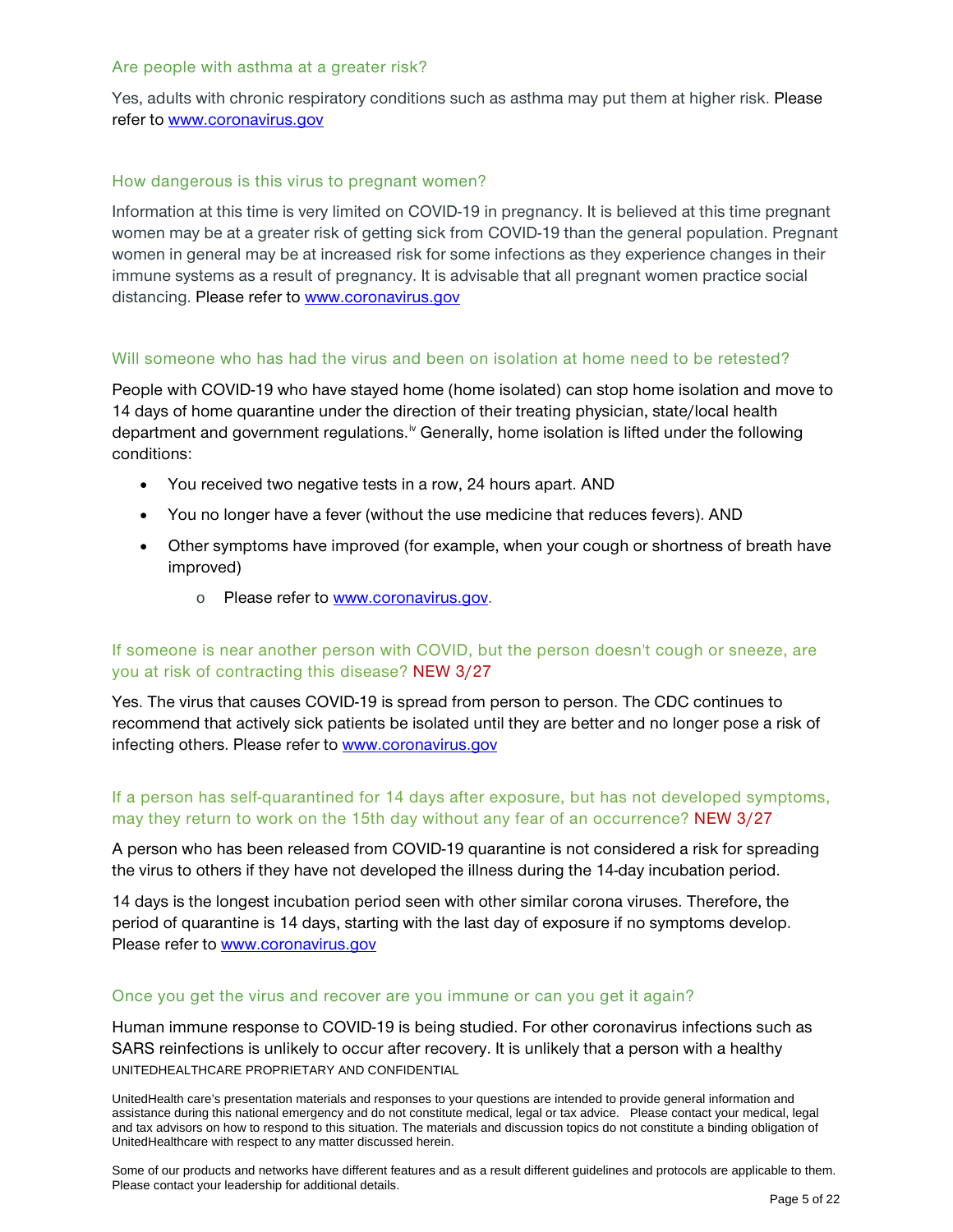immune system would get re-infected from a [v](#page-22-4)irus as long as there has been no viral mutation<sup>v</sup>. However it is unknown at this time if similar protection will occur with COVID-19. Please refer to [www.coronavirus.gov](http://www.coronavirus.gov/)

#### **Sources**

- 1. China Centre for Disease Control & Prevention, Statistica
- 2. China Centre for Disease Control & Prevention, Italian Portal of Epidemiology for Public Health
- 3. medRxiv 2020.02.26.20028191
- 4. CDC, WHO, Laure, et.al, 2020
- 5. https://www.cdc.gov/safewater/effectiveness-on-pathogens.html
- 6. National Institute of Allergy and Infectious Diseases
- 7. CDC, WHO, Laure, et.al. 2020
- 8. National Institute of Allergy and Infectious Diseases

UNITEDHEALTHCARE PROPRIETARY AND CONFIDENTIAL

UnitedHealth care's presentation materials and responses to your questions are intended to provide general information and assistance during this national emergency and do not constitute medical, legal or tax advice. Please contact your medical, legal and tax advisors on how to respond to this situation. The materials and discussion topics do not constitute a binding obligation of UnitedHealthcare with respect to any matter discussed herein.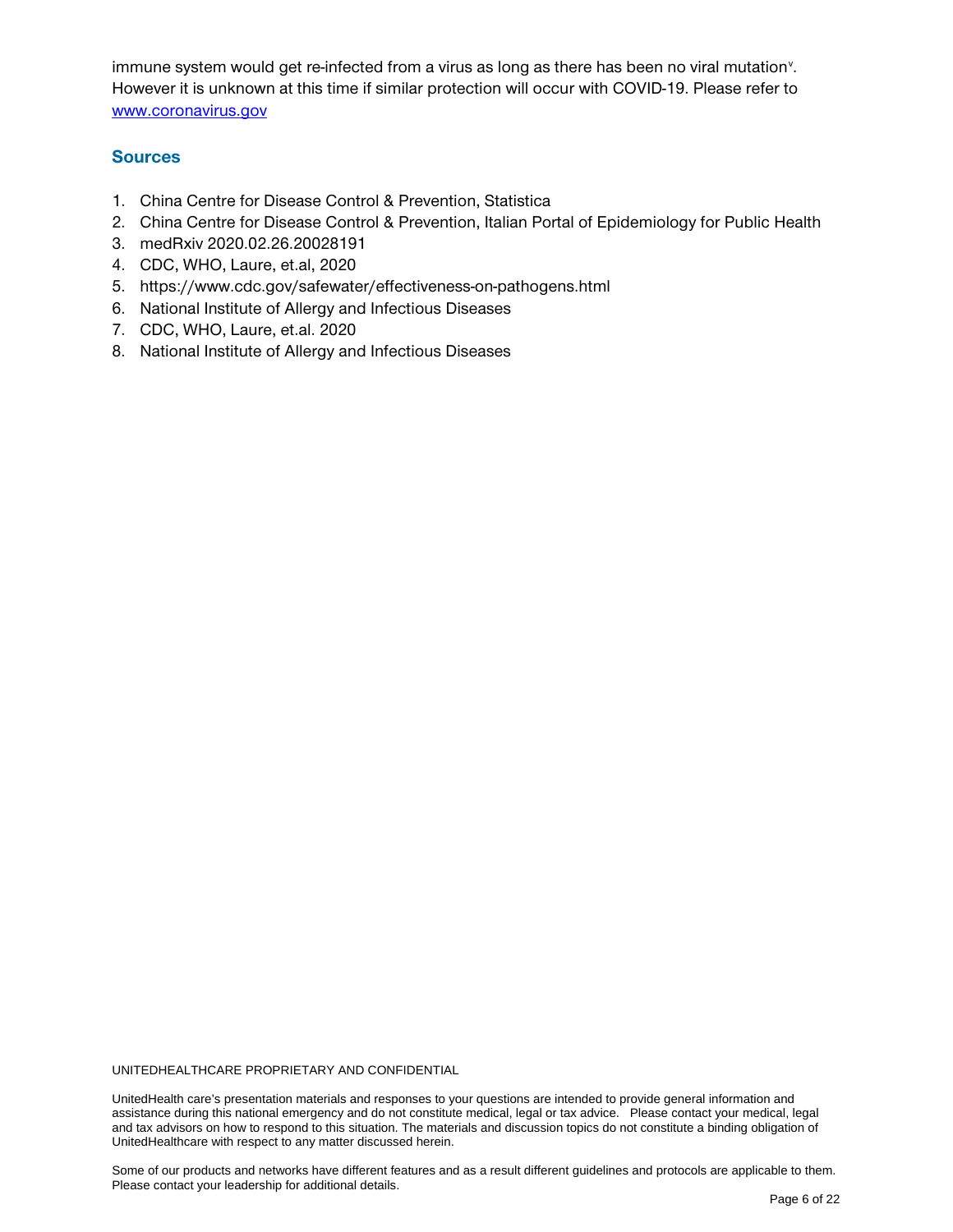## <span id="page-7-0"></span>**FEDERAL GUIDANCE**

#### What information do you have on the Federal Legislation that passed 3/18?

The Families First Coronavirus Response Act (HR 6201) ("Act") requires group health plans and health insurance issuers offering group or individual health insurance coverage (including grandfathered plans) to cover COVID-19 testing and certain COVID-19 testing related items and services without cost sharing ( deductibles, copayments and coinsurance), prior authorization or other medical management requirements.

- This coverage includes the COVID-19 diagnostic test and a COVID testing-related visit to order or administer the test. A testing related visit may occur in a physician's office, via telehealth, in an urgent care center or in the emergency room.
- For plans with in- network and out- of- network benefits cost sharing (copayments, coinsurance and deductibles) will not apply.
- For plans with in- network benefits only, cost sharing (copayments, coinsurance, deductibles) will not apply for emergency services or when an in- network provider is not available.
- Telehealth services apply both in and out-of-network.
- We expect the bill to apply retroactively. Currently our approach will be to have these guidelines in place on April 1 (when the appropriate coding is available).

UNITEDHEALTHCARE PROPRIETARY AND CONFIDENTIAL

UnitedHealth care's presentation materials and responses to your questions are intended to provide general information and assistance during this national emergency and do not constitute medical, legal or tax advice. Please contact your medical, legal and tax advisors on how to respond to this situation. The materials and discussion topics do not constitute a binding obligation of UnitedHealthcare with respect to any matter discussed herein.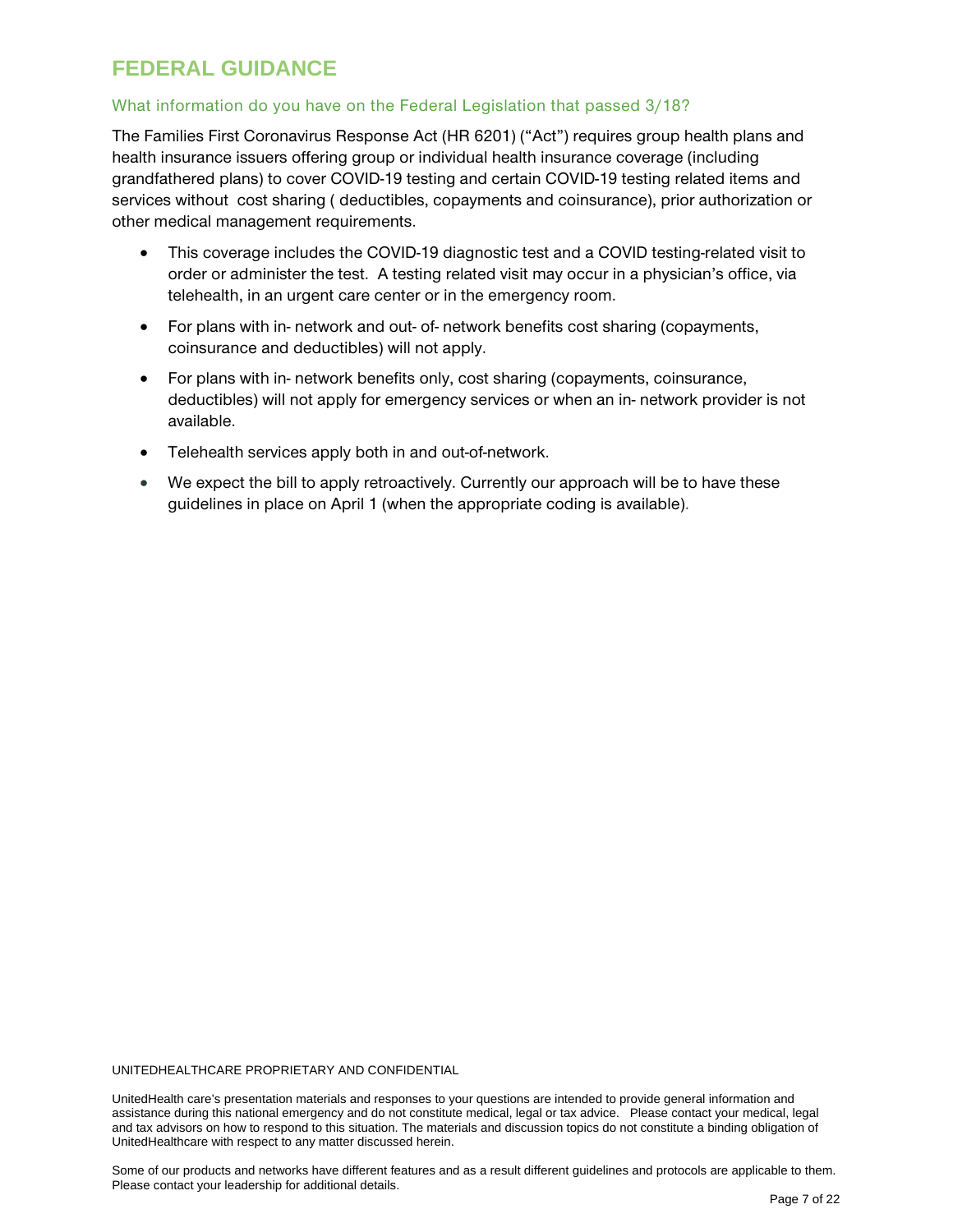### <span id="page-8-0"></span>**MEMBER SUPPORT**

#### What is UMR doing to help members concerned with COVID-19?

UnitedHealthcare, including UMR, has a team of experts closely monitoring COVID-19, formerly known as the Novel Coronavirus or 2019-nCoV. Our top priority is the health and well-being of the people we serve.

As with any public health issue, UnitedHealthcare, including UMR, will work with and follow all guidance and protocols issued by the [U.S. Centers for Disease Control and Prevention \(CDC\)](https://www.cdc.gov/coronavirus/2019-ncov/about/index.html), Centers for Medicare & Medicaid Services (CMS), Food and Drug Administration (FDA), and state and local public health departments.

#### Does UMR provide any support services for those people who have been affected by the virus?

While the CDC is the best place to go to stay up to date on this still developing situation, Optum is offering a free emotional support help line for all people impacted. This help line will provide those affected access to specially trained mental health specialists. The company's public toll-free help line number, 866-342-6892, will be open 24 hours a day, seven days a week for as long as necessary.

This service is free of charge and open to anyone. Specially trained Optum mental health specialists help people manage their stress and anxiety so they can continue to address their everyday needs. Callers may also receive referrals to community resources to help them with specific concerns, including financial and legal matters.

#### If an individual is tested and the provider rules out COVID-19, does the employee get any documentation that they can provide their employer for return to work clearance?

This is a policy determined between the employer and employee.

#### Is UMR able to offer help to employees who are losing their health insurance coverage after being laid off?

UnitedHealthcare offers individuals a range of individual health insurance plans. Interested individuals may contact (800) 827-9990 to speak with an advisor who can assist. They can also visit [https://www.healthmarkets.com](https://www.healthmarkets.com/) to apply directly.

#### If a member has a valid prior authorization for a surgery that has been postponed, will the member be required to go through the prior authorization process again?

Approved prior Authorizations received 3/2/2020 or after will be extended through 12/31/2020.

#### UNITEDHEALTHCARE PROPRIETARY AND CONFIDENTIAL

UnitedHealth care's presentation materials and responses to your questions are intended to provide general information and assistance during this national emergency and do not constitute medical, legal or tax advice. Please contact your medical, legal and tax advisors on how to respond to this situation. The materials and discussion topics do not constitute a binding obligation of UnitedHealthcare with respect to any matter discussed herein.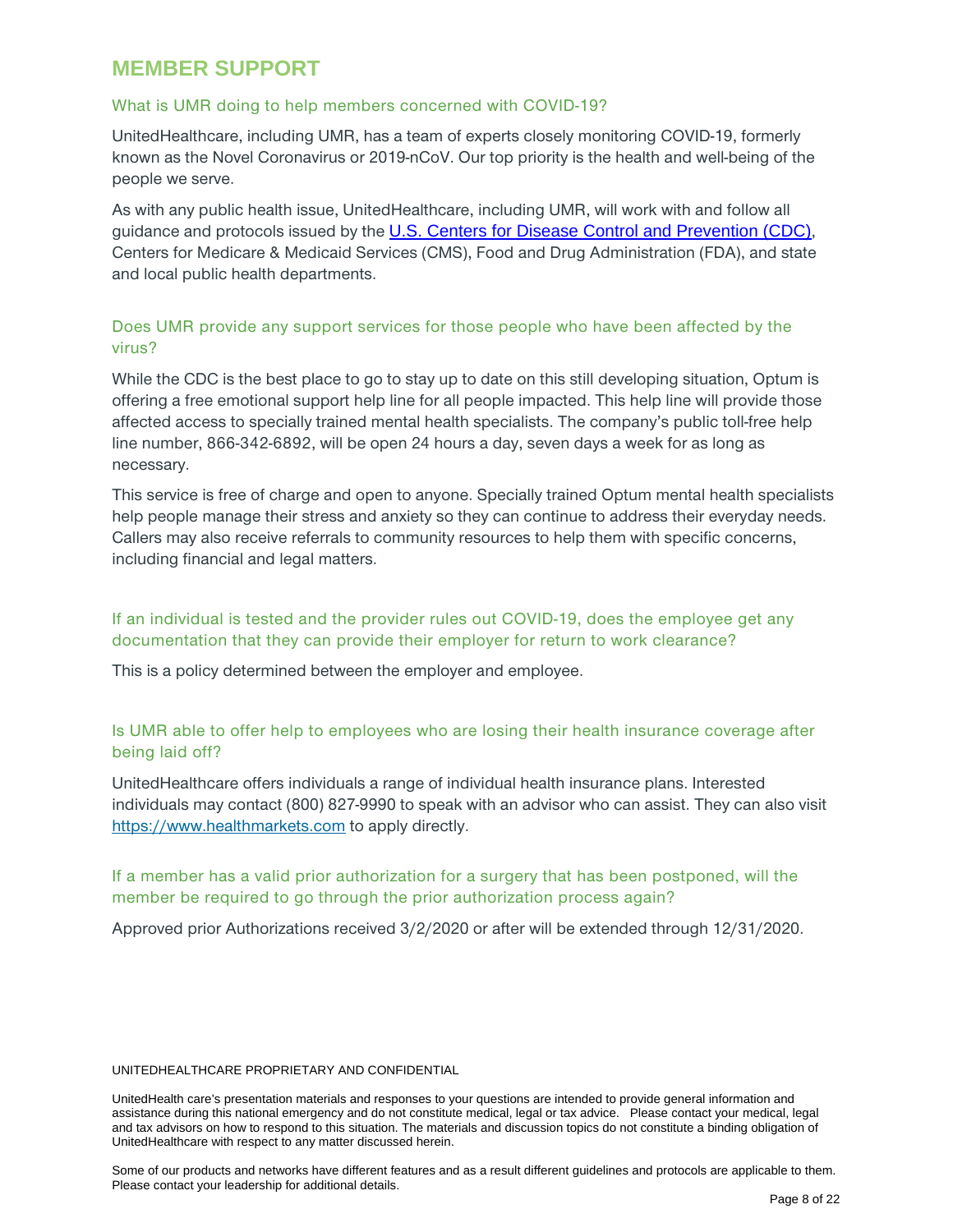#### Has UnitedHealthcare reduced prior authorization requirements to reduce the administrative burden for physicians and facilities? New 3/27

UnitedHealthcare continues to adopt measures that will reduce administrative burden for physicians and facilities to help members more easily access the care they need. This includes:

- Suspension of prior authorization requirements to a post-acute care setting through May 31, 2020; and
- •

Suspension of prior authorization requirements when a member transfers to a new provider through May 31, 2020.

UNITEDHEALTHCARE PROPRIETARY AND CONFIDENTIAL

UnitedHealth care's presentation materials and responses to your questions are intended to provide general information and assistance during this national emergency and do not constitute medical, legal or tax advice. Please contact your medical, legal and tax advisors on how to respond to this situation. The materials and discussion topics do not constitute a binding obligation of UnitedHealthcare with respect to any matter discussed herein.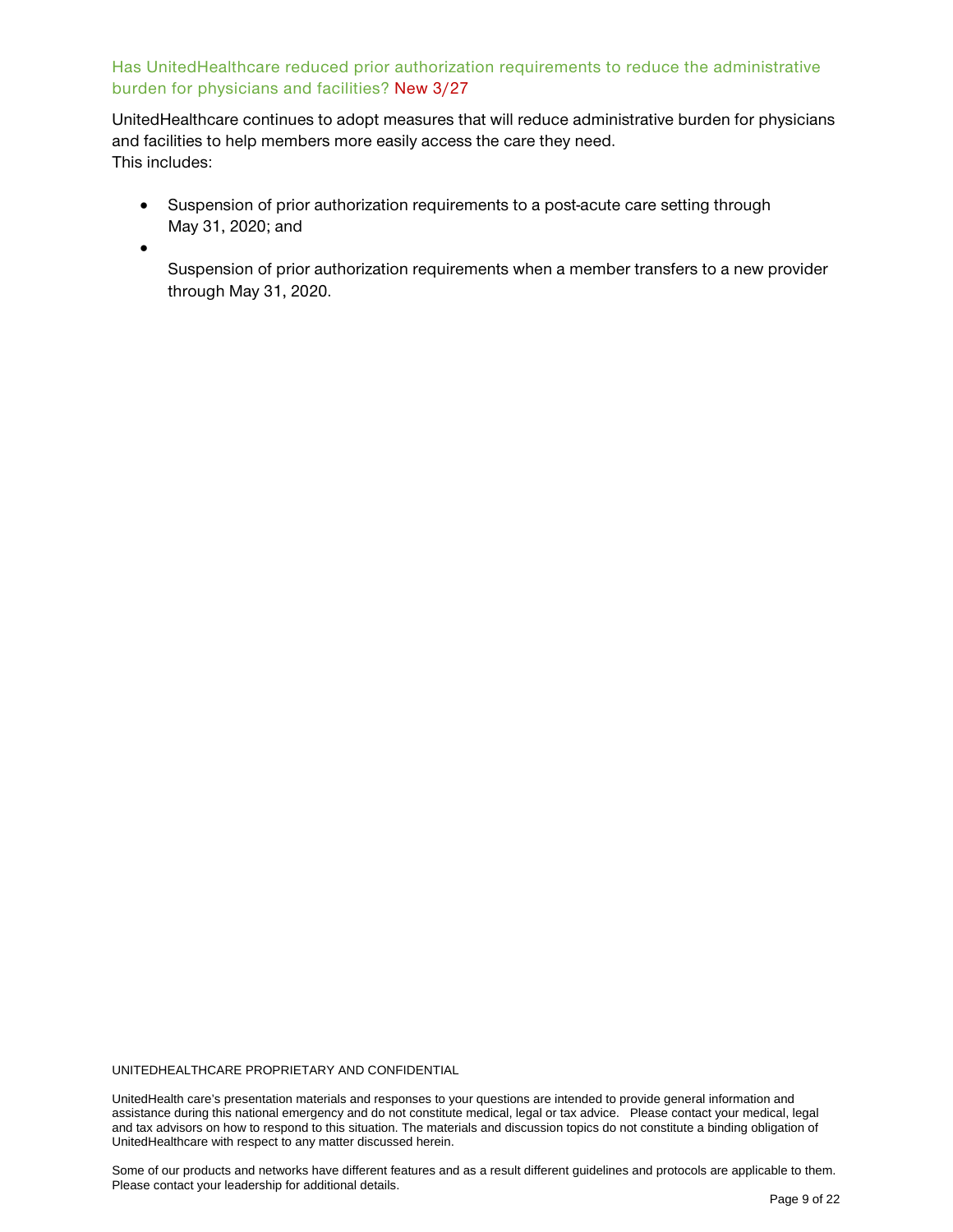## <span id="page-10-0"></span>**TESTING**

#### Does UMR cover the test for COVID-19?

UMR's self-funded customers will waive member cost sharing, for COVID-19 testing during this national emergency. Plans are also waiving cost sharing for COVID-19 testing related visits during this same time, whether the testing related visit is received in a health care provider's office, an urgent center, an emergency department or through a telehealth visit.

Testing must be provided at approved locations in accordance with U.S. Centers for Disease Control and Prevention (CDC) guidelines.

Other costs beyond the test and test-related physician office, urgent care, emergency room, telehealth visit and items and services related to the visit will be covered based on the terms in the medical plan. Therefore, deductibles, copayments and coinsurance would apply to care, services or supplies beyond the test itself and test-related provider visit.

#### Do high-deductible plans with a Health Savings Account (HSA) cover the COVID-19 test prior to reaching a deductible?

Yes. Such plans must cover the COVID-19 test and test-related visit at no cost share prior to the member meeting their deductible and if the member has already met their deductible there is no additional deductible. Other costs beyond the test and test-related visit will be covered based on terms of the medical plan. Therefore, deductibles, copayments and coinsurance would apply to care, certain services or supplies beyond the test and test-related visit itself.

The test-related visit includes a physicians' offices, urgent care centers, emergency rooms, and through telehealth visits.

#### Will testing for COVID-19 be covered as a preventive service under the Affordable Care Act (ACA)?

The cost of COVID-19 testing is considered an essential health benefit but is not classified as a preventative health benefit.

#### Where can a member go to get a COVID-19 test?

If a primary physician or medical professional thinks the member may have COVID-19, they will contact the CDC or the local public health department for steps to follow on testing. Tests supplied by the CDC and some state public health departments are available at no charge. The Food and Drug Administration (FDA) has also approved testing at designated labs around the country.

The CDC recommends providers use their judgment to determine if a patient should be tested. The provider may collect a respiratory specimen or in certain situations, the provider may refer a member to one of the approved locations and our customer's plans will cover the COVID-19 test and testrelated visit at no cost.

#### UNITEDHEALTHCARE PROPRIETARY AND CONFIDENTIAL

UnitedHealth care's presentation materials and responses to your questions are intended to provide general information and assistance during this national emergency and do not constitute medical, legal or tax advice. Please contact your medical, legal and tax advisors on how to respond to this situation. The materials and discussion topics do not constitute a binding obligation of UnitedHealthcare with respect to any matter discussed herein.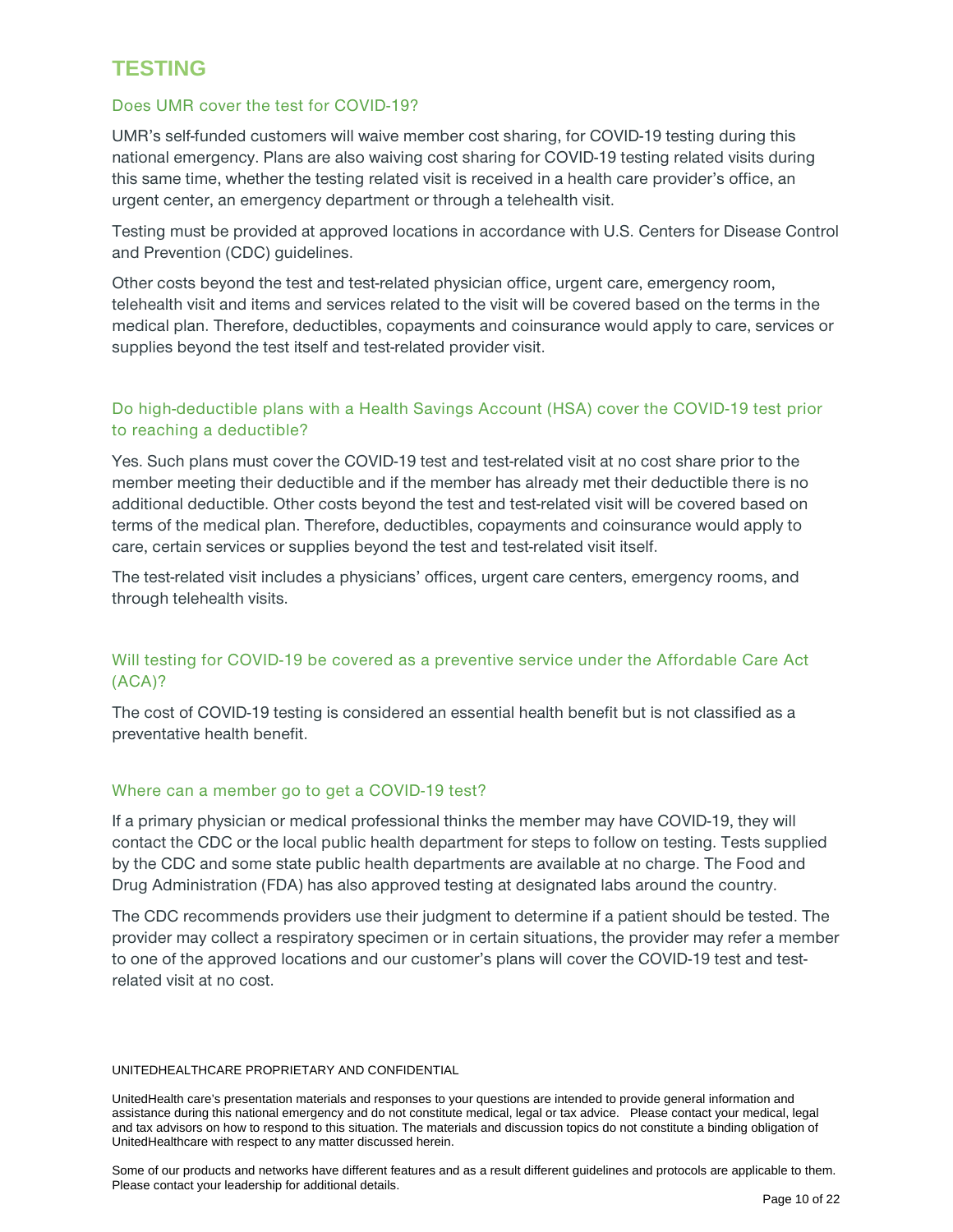#### Are tests readily available for physicians?

The tests are being made available now, but check with your physician to see if they have the test or where you can you can go in your area for a test.

#### Can a client opt out of covering the test or test related expenses?

Based on federal legislation passed on March 18, 2020, all plans are required to cover these services without cost sharing during the emergency period.

#### Do high-deductible plans with a Health Savings Account (HSA) cover the COVID-19 test prior to reaching a deductible?

Yes, as required under the federal legislation such plans must cover the COVID-19 test and other testing related visits at no cost share prior to the member meeting their deductible. Other costs beyond the test and related visits will be covered based on medical plan benefits. Therefore, deductibles, copayments and coinsurance would apply to care, services or supplies beyond the test itself.

#### Will drive-up testing be an option?

If your health care provider determines you should be tested for COVID-19 and orders the test, they should work with local and state health departments to coordinate testing. As long as the testing place is at an FDA approved facility/location and administered in accordance CDC Guidelines, it will be covered.

#### Can a member self-refer for the test?

No. A member should call their physician right away if they believe they might have been exposed to COVID-19. The provider will have special procedures to follow. If the provider feels a COVID-19 test is indicated, the provider will collect a respiratory specimen. In certain situations, the provider may refer a member to one of the approved locations and UMR customer plans will cover the test without cost sharing.

#### If the test comes back positive for COVID-19, will my treatment be covered?

Treatment for COVID-19 would be covered in accordance with the terms of the medical plan. Cost share, deductibles, copays and coinsurance, will apply to treatment beyond the test and test-related visits.

#### UNITEDHEALTHCARE PROPRIETARY AND CONFIDENTIAL

UnitedHealth care's presentation materials and responses to your questions are intended to provide general information and assistance during this national emergency and do not constitute medical, legal or tax advice. Please contact your medical, legal and tax advisors on how to respond to this situation. The materials and discussion topics do not constitute a binding obligation of UnitedHealthcare with respect to any matter discussed herein.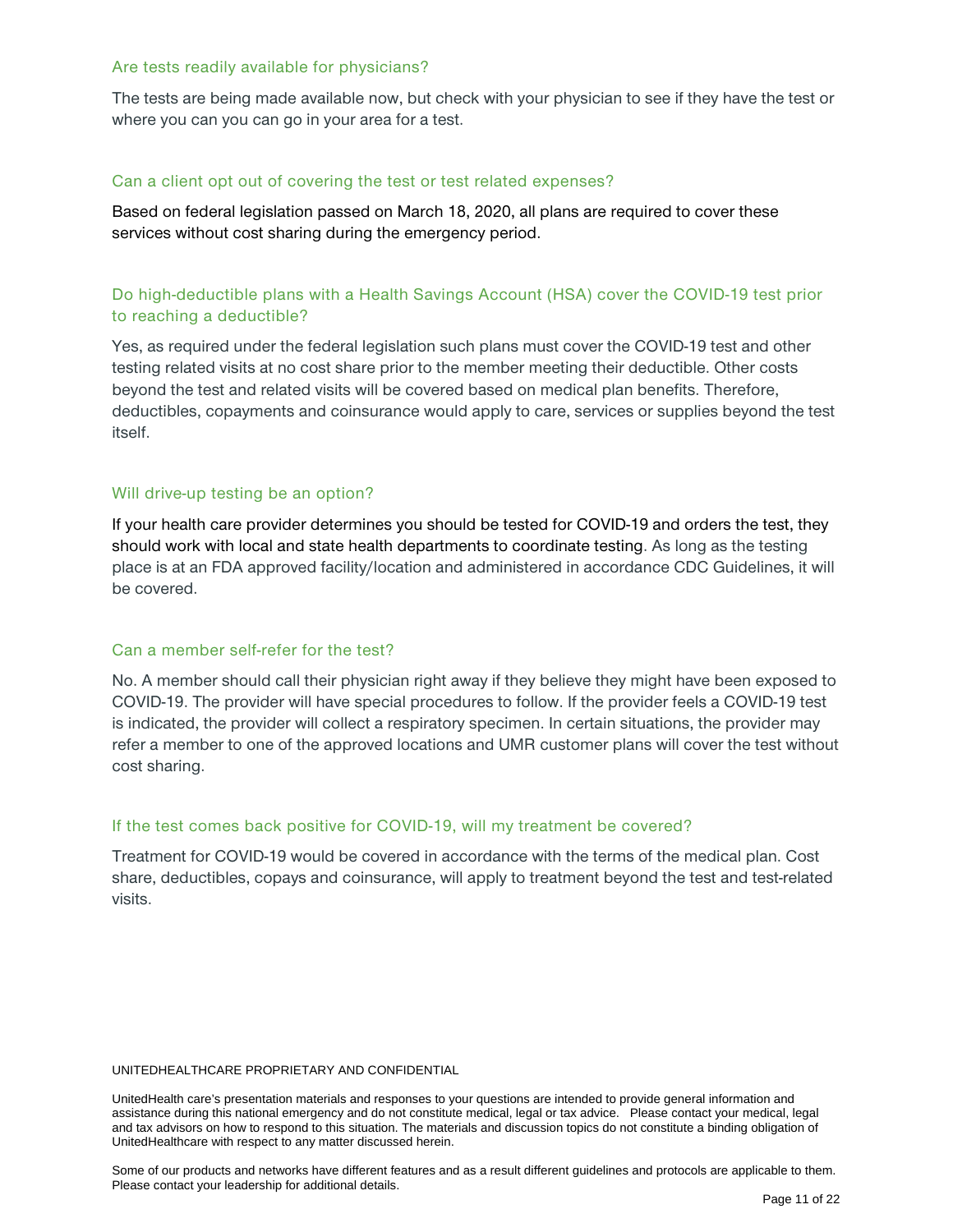#### Are more labs available for testing, such as LabCorp and Quest?

Yes, per CDC as of March 23, the total number of public health laboratories that have completed verification and are offering testing is 91. This includes one or more PHL in 50 states plus DC, Guam and Puerto Rico. CDC is updating this information regularly.

[https://www.cdc.gov/coronavirus/2019-ncov/cases-updates/testing-in](https://www.cdc.gov/coronavirus/2019-ncov/cases-updates/testing-in-us.html?CDC_AA_refVal=https%3A%2F%2Fwww.cdc.gov%2Fcoronavirus%2F2019-ncov%2Ftesting-in-us.html)[us.html?CDC\\_AA\\_refVal=https%3A%2F%2Fwww.cdc.gov%2Fcoronavirus%2F2019-ncov%2Ftesting](https://www.cdc.gov/coronavirus/2019-ncov/cases-updates/testing-in-us.html?CDC_AA_refVal=https%3A%2F%2Fwww.cdc.gov%2Fcoronavirus%2F2019-ncov%2Ftesting-in-us.html)[in-us.html](https://www.cdc.gov/coronavirus/2019-ncov/cases-updates/testing-in-us.html?CDC_AA_refVal=https%3A%2F%2Fwww.cdc.gov%2Fcoronavirus%2F2019-ncov%2Ftesting-in-us.html)

#### Should children with symptoms be tested?

UMR encourages members with children to contact their child's pediatrician, who will review the symptoms and determine if a test is recommended.

#### How long before test results are known?

Test results were taking three to four days; however, that is speeding up with the incorporation of more labs. A 24-48-hour turnaround now is more common.

UNITEDHEALTHCARE PROPRIETARY AND CONFIDENTIAL

UnitedHealth care's presentation materials and responses to your questions are intended to provide general information and assistance during this national emergency and do not constitute medical, legal or tax advice. Please contact your medical, legal and tax advisors on how to respond to this situation. The materials and discussion topics do not constitute a binding obligation of UnitedHealthcare with respect to any matter discussed herein.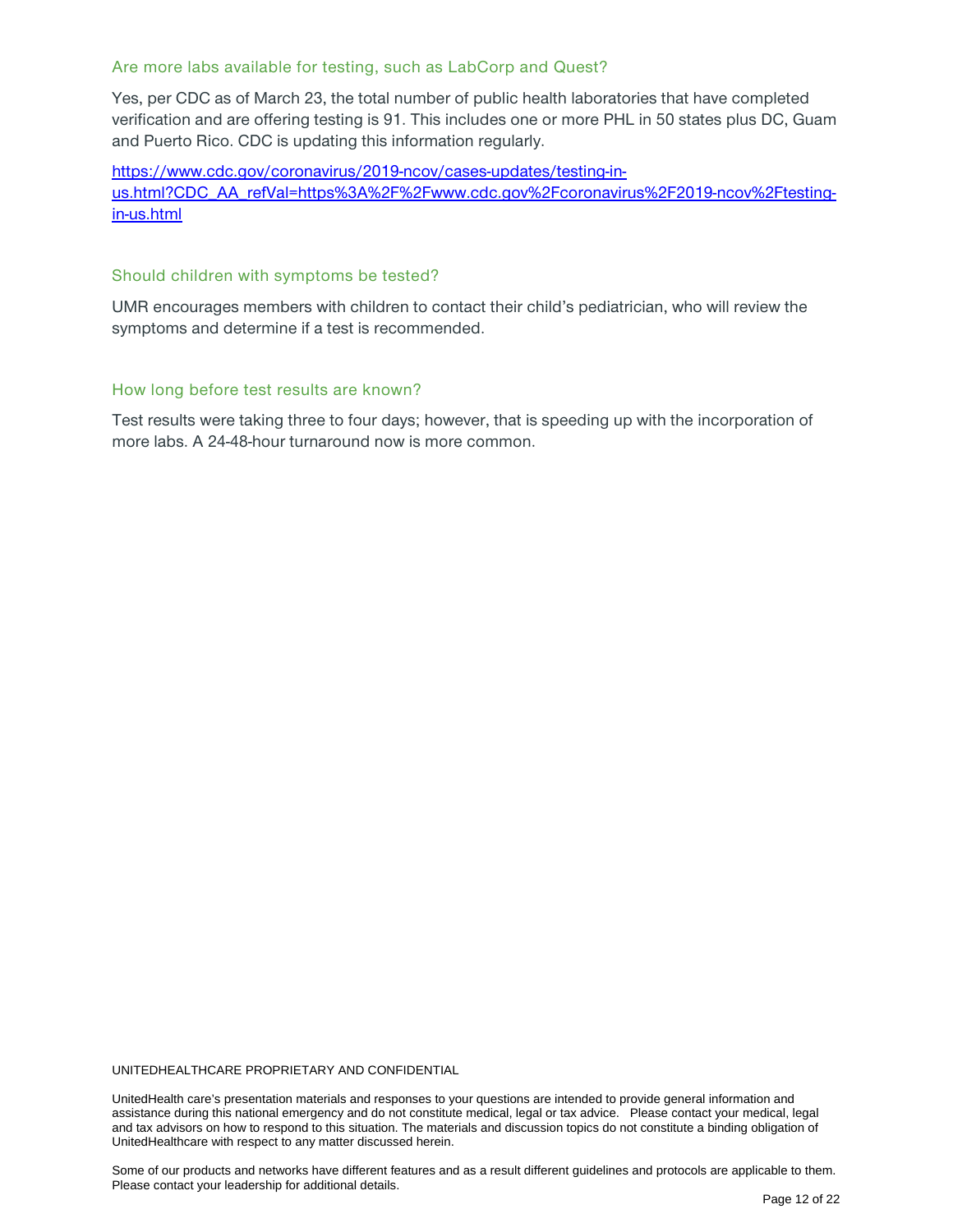## <span id="page-13-0"></span>**VIRTUAL VISITS AND TELEHEALTH**

#### What is the role to Telehealth/Virtual Visits?

With the help of communication technologies, many members can now interface with health care providers from the comfort of their own home. This may be especially helpful during a pandemic. It can help individuals know if they should get a COVID-19 test for the virus while supporting social distancing.

UMR customers have access to two models for digital access to providers:

Virtual Visits, which are included in many of our customer's self-funded plans, allow members to contact Teladoc, (or other customer vendors) that provides access to physicians, and offers a range of services for acute non-emergent needs. To start a Virtual Visit, the member may login to Teladoc.com. Where necessary, the Virtual Visit provider may refer the patient to be seen by their own provider or specialist.

Telehealth services provide the member with the ability to contact their own choice of physician in the network rather than going through a Virtual Visit provider. The physician must have the appropriate technology to provide live, two-way audio and visual communication with the patient. If you are experiencing symptoms or think you might have been exposed to COVID-19, please call your health care provider right away and ask what telehealth options may be available.

When available, either telehealth services or the Virtual Visit benefit may be a preferred option to an in-person visit, allowing faster support and reducing exposure to the virus or exposing others to the virus. Telehealth and Virtual Visits both help reduce demand on the health care system as it addresses the needs created by the virus.

When a COVID-19 test is done, the test and test-related virtual visit will be covered at no cost share. Please note that claims for treatment will pay according to the member's plan benefits.

Members should consult their plan and/or their provider for information on and access to either Virtual Visit or Telehealth options.

#### Is there a Virtual Visit option for members?

Virtual Visit options are available to members in many plans. Where available, and if covered under their plan, members can schedule a Virtual Visit with a provider. Virtual Visit providers like Teladoc (or other customer vendors) have developed guidelines for members who think they may have been infected by COVID-19.

Teladoc offers telehealth solutions in the USA and 175 countries.

A member's Virtual Visit is a good place to discuss concerns and symptoms. Where indicated, the Virtual Visit provider may refer the member to their physician.

When a COVID-19 test is done, the test and test-related virtual visit will be covered at no cost share. Please note that claims for treatment will pay according to the member's plan benefits.

#### UNITEDHEALTHCARE PROPRIETARY AND CONFIDENTIAL

UnitedHealth care's presentation materials and responses to your questions are intended to provide general information and assistance during this national emergency and do not constitute medical, legal or tax advice. Please contact your medical, legal and tax advisors on how to respond to this situation. The materials and discussion topics do not constitute a binding obligation of UnitedHealthcare with respect to any matter discussed herein.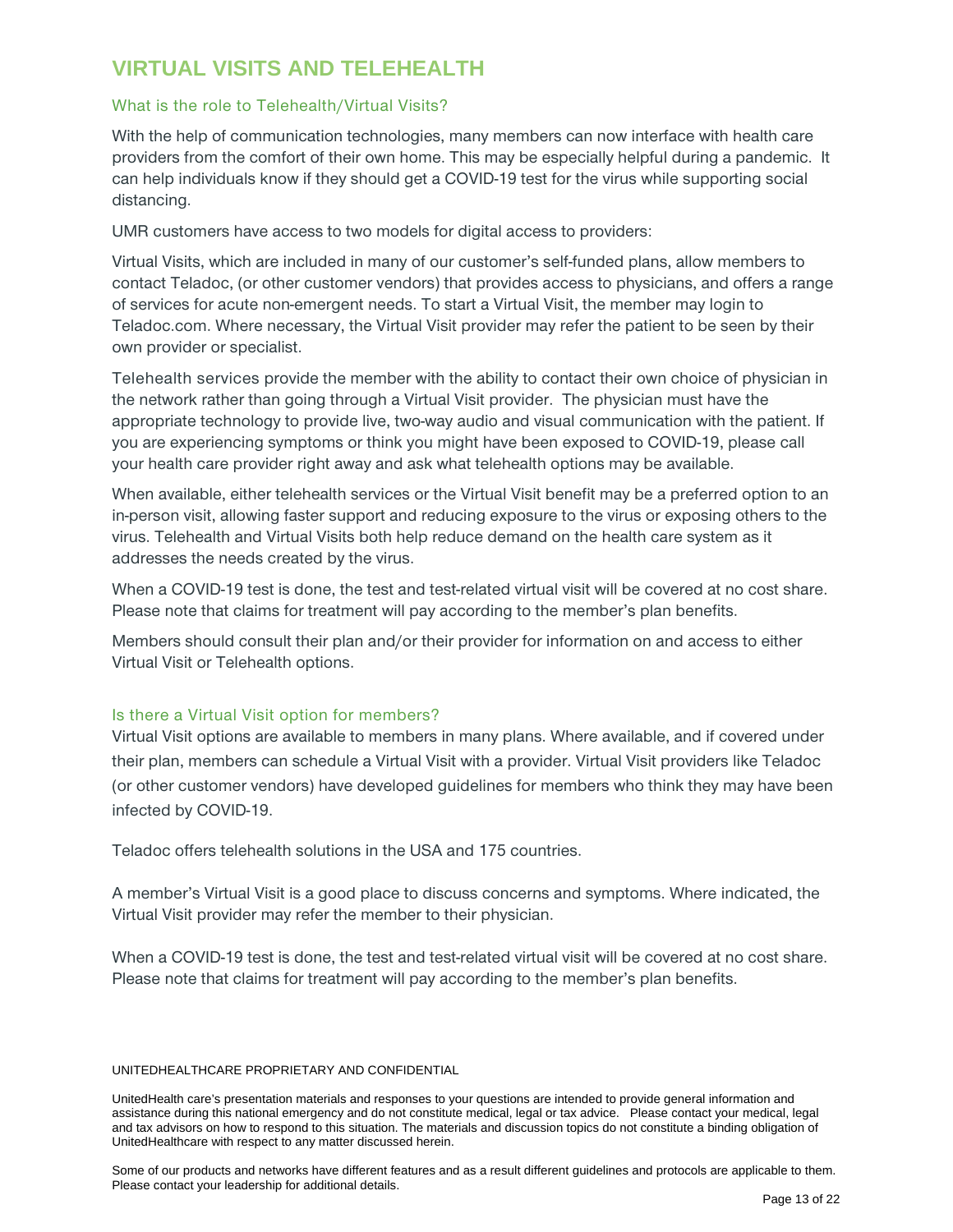#### Can a member use both audio-visual and audio only for a Telehealth visit? New 3/27

For customers who cover telehealth visits, UMR members may have a telehealth visit with a health care provider using either audio-video or audio-only while a patient is at home.

Benefits will be processed in accordance with the member's plan. Member cost sharing will be waived for COVID-19 testing related visits during this national emergency.

#### **Can telehealth services be used for Physical Therapy, Occupational Therapy and Speech Therapy? New 3/27**

For customers who cover telehealth visits, UMR will allow members to use telehealth interactive audio-video technology with their physical, occupational and speech therapists while a patient is at home. These visits will be paid based on the member's benefit plan, which may include visit limits.

#### How will UMR reimburse providers for a Telehealth encounter?

UMR will reimburse both participating and non-participating care providers who submit appropriate telehealth claims according to the terms of applicable member benefit plans. The COVID-19 test and test-related visit will be reimbursed at no cost share (copayment, deductible or coinsurance).

#### Can you clarify whether Telehealth can be offered and paid at 100% before the deductible has been met on a HDHP plan and not disqualify them from making HSA contributions?

The Internal Revenue Service advised that high-deductible health plans (HDHPs) can pay for 2019 Novel Coronavirus (COVID-19)-related testing and treatment, without jeopardizing their status. This also means that an individual with an HDHP that covers these costs may continue to contribute to a health savings account (HSA). In Notice 2020-15, posted on IRS.gov, the IRS said that health plans that otherwise qualify as HDHPs will not lose that status merely because they cover the cost of testing for or treatment of COVID-19 before plan deductibles have been met. The IRS also noted that, as in the past, any vaccination costs continue to count as preventive care and can be paid for by an HDHP. This notice applies only to HSA-eligible HDHPs.

The COVID-19 test and test-related physician office, urgent care, emergency room, Virtual Visit and telehealth visit will be covered at no cost share.

Self-funded plans may choose to cover treatment at no cost share. A customer with a QHDHP should consult with their legal/tax advisors before making decisions for these plans. We are advising customers to contact their UMR representative to discuss options for coverage beyond our standard.

Employees and other taxpayers in any other type of health plan with specific questions about their own plan and what it covers should contact UMR by calling the number on the back of their ID Card.

#### UNITEDHEALTHCARE PROPRIETARY AND CONFIDENTIAL

UnitedHealth care's presentation materials and responses to your questions are intended to provide general information and assistance during this national emergency and do not constitute medical, legal or tax advice. Please contact your medical, legal and tax advisors on how to respond to this situation. The materials and discussion topics do not constitute a binding obligation of UnitedHealthcare with respect to any matter discussed herein.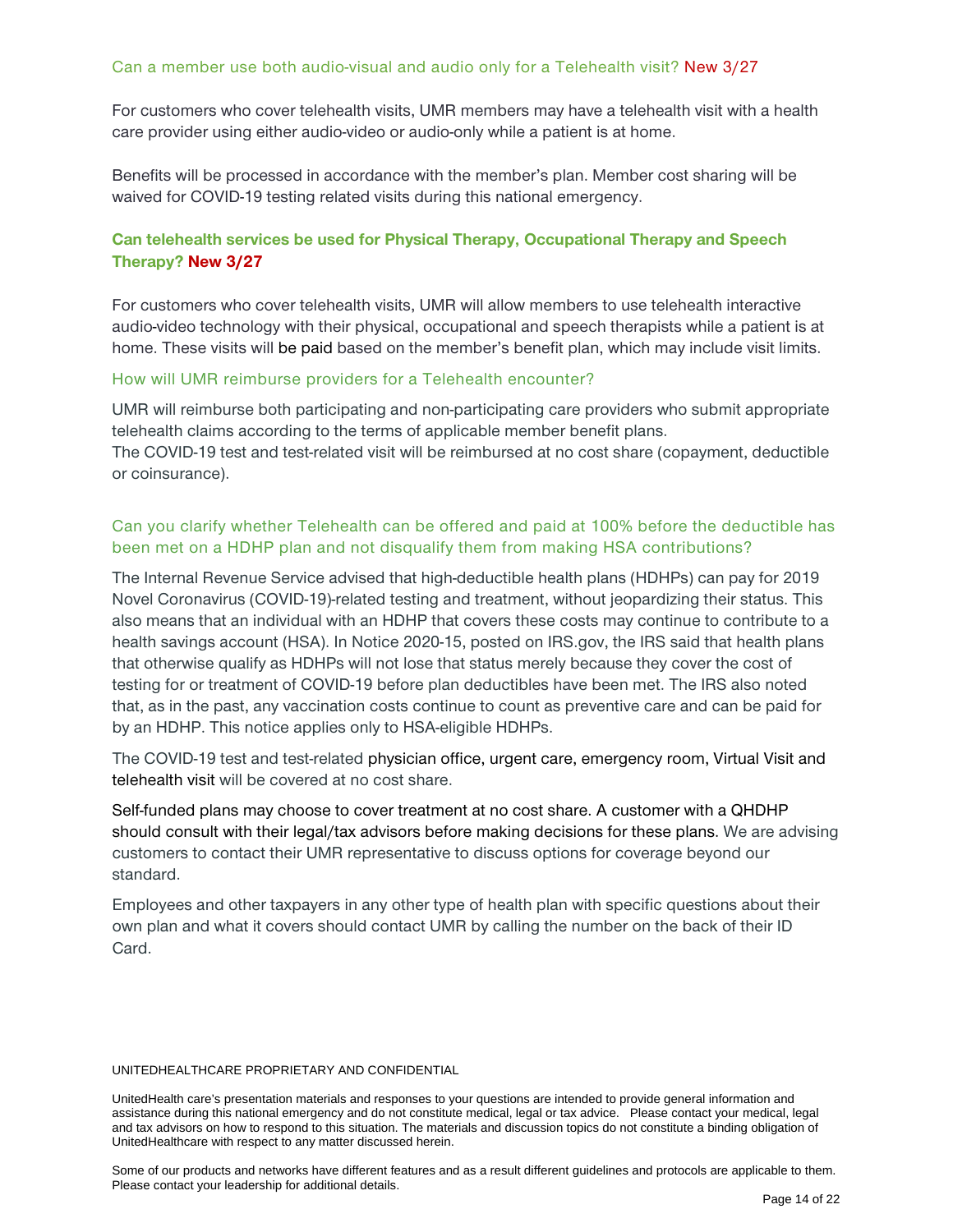#### If a self-funded client decides to offer zero cost-share for Virtual Visits, does that require the client to extend that benefit to behavioral health in support of mental health parity?

We are awaiting further clarity from the government on mental health parity. Additional details will be forthcoming.

The Optum help line will provide those affected access to specially trained mental health specialists. The toll-free help line number, 866-342-6892, will be open 24 hours a day, seven days a week for as long as necessary.

UNITEDHEALTHCARE PROPRIETARY AND CONFIDENTIAL

UnitedHealth care's presentation materials and responses to your questions are intended to provide general information and assistance during this national emergency and do not constitute medical, legal or tax advice. Please contact your medical, legal and tax advisors on how to respond to this situation. The materials and discussion topics do not constitute a binding obligation of UnitedHealthcare with respect to any matter discussed herein.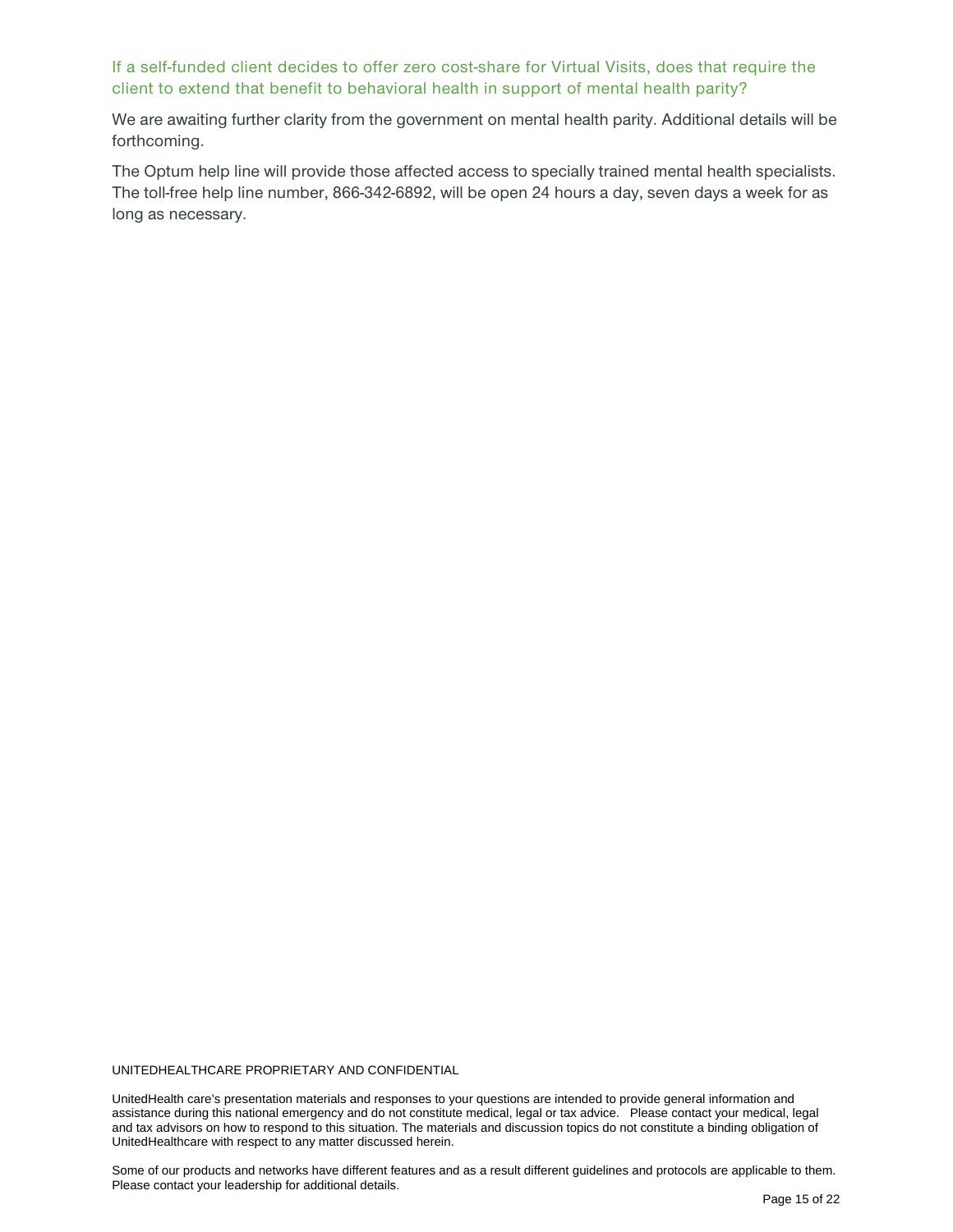## <span id="page-16-0"></span>**PHARMACY COVERAGE**

#### Will pharmacy coverage or treatment be impacted by COVID-19?

Eligible UMR members with OptumRx pharmacy benefits who need an early prescription refill to ensure they have sufficient medication on hand may request one through their current pharmacy. We encourage members to consider their current supply as well as their near term medication needs prior to refilling prescriptions early.

The recent change to the refill too soon edit allows members with active eligibility to obtain an early refill of their prescription medications if they have refills remaining on file at a participating retail, specialty or mail-order pharmacy.

The refill obtained will stay consistent with the standard days' supply previously filled by the member as allowed by their plan (e.g., 30 or 90 day supply).

Delivery options are available through Optum home delivery, which has no delivery fees and through select retail pharmacies including Walgreens and CVS who have waived delivery fees.

UNITEDHEALTHCARE PROPRIETARY AND CONFIDENTIAL

UnitedHealth care's presentation materials and responses to your questions are intended to provide general information and assistance during this national emergency and do not constitute medical, legal or tax advice. Please contact your medical, legal and tax advisors on how to respond to this situation. The materials and discussion topics do not constitute a binding obligation of UnitedHealthcare with respect to any matter discussed herein.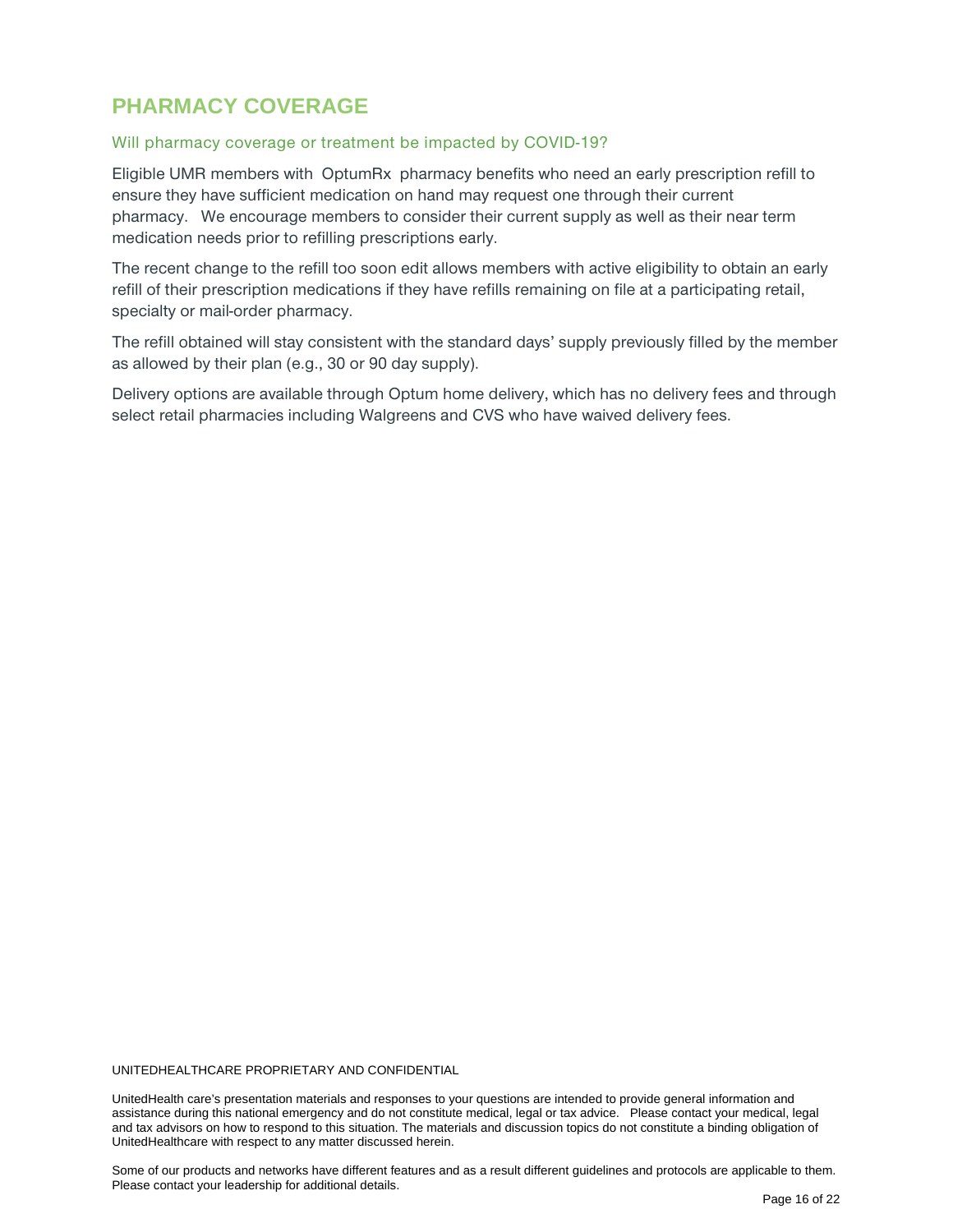## <span id="page-17-0"></span>**ASO – BUSINESS DISRUPTION AND STOP LOSS SUPPORT**

#### PLEASE REFER TO OTHER SECTIONS FOR ADDITIONAL INFORMATION.

#### What should a self-funded employer consider relative to stop loss risk, plan documents, cost projections or other implications concerning COVID-19?

Self-funded clients are considered the plan fiduciary. As such, they are the final authority on plan design provisions and should consult with their professional advisors.

#### Will UHC-BP stop loss policies follow the underlying plan document to determine eligible, or not covered, stop loss insurance claims?

If UHC-BP is your stop loss carrier, plans that automatically include coverage for services covered based on new Federal legislation (e.g., Family First Coronavirus Response Act) will automatically have eligible plan claims considered eligible charges under the UHC-BP stop loss policy. However, UHC-BP will not automatically include stop loss insurance coverage for plans electing benefits above the Federal requirements.

Eligibility guidelines under UHC-BP stop loss policy will follow the underlying plan design eligibility guidelines. This includes Leave of Absence, Temporary Layoffs, Active at Work Provisions and COBRA. UHC-BP stop loss will also accommodate the Plan's waiver of rehire waiting periods should the Plan choose to change its eligibility rules to do so. The one exception to this provision is that UHC-BP will NOT agree to coverage for newly enrolled individuals covered if a customer holds a Special Enrollment.

For third-party stop loss, if UMR placed the stop loss with one of UMR's preferred stop loss insurers, UMR will assist clients in getting responses to questions from our preferred insurers. For any stop loss placed by a producer directly (not through UMR) with a third party stop loss insurer (including a UMR preferred insurer) it is the clients responsibility for confirming with their stop loss insurer that their stop loss coverage aligns with their plan coverage decisions.

#### If a client reduces the hours of part of their workforce in response to the COVID-19 National Emergency, can a self-insured company continue to cover those employees?

Yes. If UHC-BP is your stop loss insurer, as long as you continue to pay administrative fees and claims costs, along with your stop loss premium, you may continue to cover reduced-hour employees even though they are not actively at work during the emergency. Please note that you must administer the plan on a uniform, nondiscriminatory basis. You may not choose only certain people for whom you continue to pay claims.

For third-party stop loss, if UMR placed the stop loss with one of UMR's preferred stop loss insurers, UMR will assist clients in getting responses to questions from our preferred insurers. For any stop loss placed by a producer directly (not through UMR) with a third party stop loss insurer (including a UMR preferred insurer) it is the clients responsibility for confirming with their stop loss insurer that their stop loss coverage aligns with their plan coverage decisions as well as any questions about covering reduced hour employees who are not actively at work for some period.

#### UNITEDHEALTHCARE PROPRIETARY AND CONFIDENTIAL

UnitedHealth care's presentation materials and responses to your questions are intended to provide general information and assistance during this national emergency and do not constitute medical, legal or tax advice. Please contact your medical, legal and tax advisors on how to respond to this situation. The materials and discussion topics do not constitute a binding obligation of UnitedHealthcare with respect to any matter discussed herein.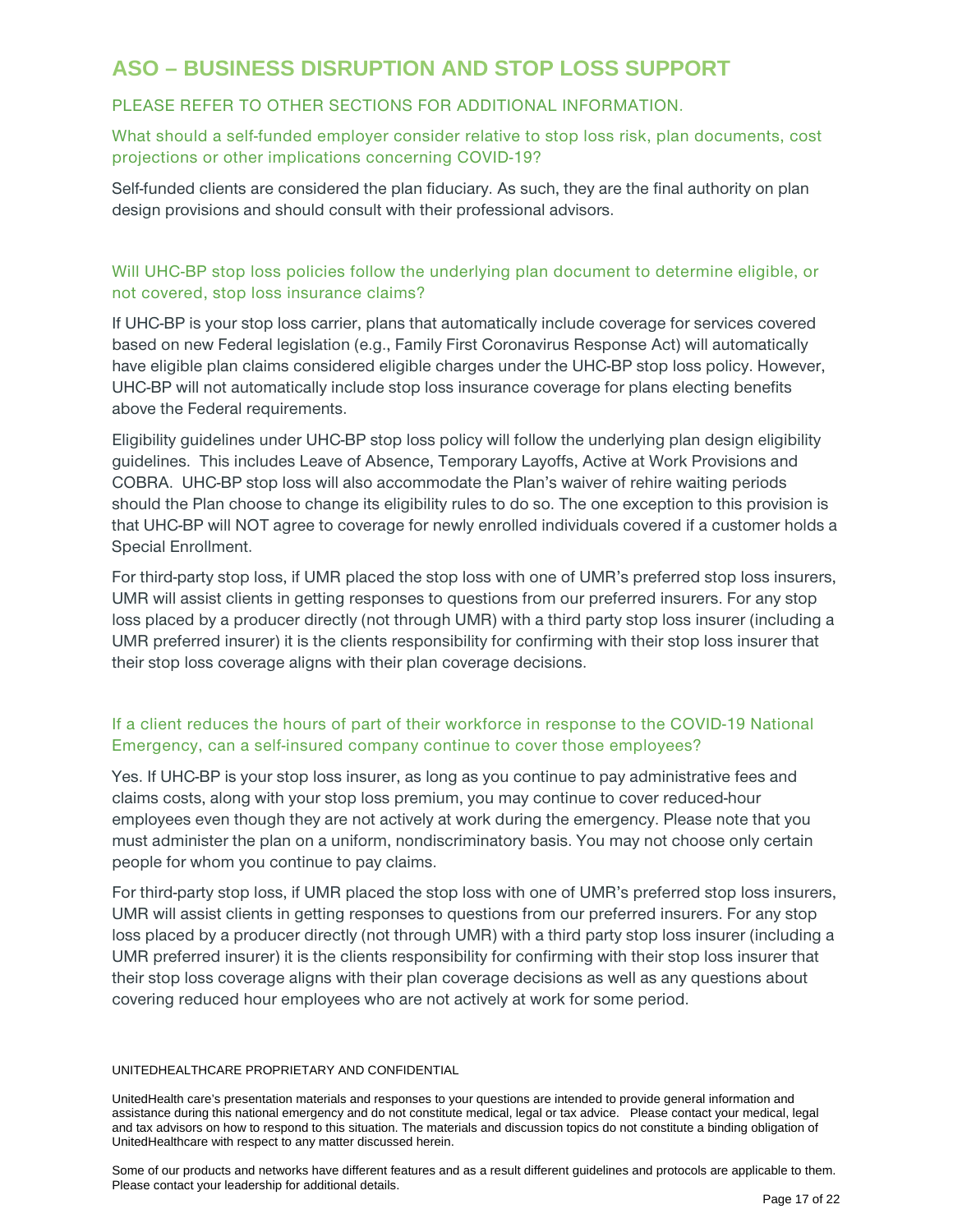#### How will your stop loss handle timely filing for stop loss claims? NEW 3/27

UHC-BP will ensure coverage for any eligible stop loss claims if the underlying plan covers the claims

For third-party stop loss, if UMR placed the stop loss with one of UMR's preferred stop loss insurers, UMR will assist clients in getting responses to questions from our preferred insurers. For any stop loss placed by a producer directly (not through UMR) with a third party stop loss insurer (including a UMR preferred insurer) it is the clients responsibility for confirming with their stop loss insurer that their stop loss coverage aligns with their plan coverage decisions as well as any questions about covering reduced hour employees who are not actively at work for some period.

#### What about continuation coverage for self-insured plans?

If UHC-BP is your stop loss insurer and your group is subject to COBRA, as long as one person remains actively employed, terminated employees may elect to continue coverage under COBRA under the normal notice and election procedure. If UHC-BP is not your stop loss insurer, be sure to check with your stop loss insurer about any rules it may have regarding minimum enrollment of active employees for stop loss coverage. If the plan has no active employees, the plan is terminated and COBRA is not an option. In that case, employees would have a special enrollment period to enroll in individual coverage. You may contact (800) 827-9990 or [https://www.healthmarkets.com](https://www.healthmarkets.com/) for individual market coverage options.

For third-party stop loss, if UMR placed the stop loss with one of UMR's preferred stop loss insurers, UMR will assist clients in getting responses to questions from our preferred insurers. For any stop loss placed by a producer directly (not through UMR) with a third party stop loss insurer (including a UMR preferred insurer) it is the clients responsibility for confirming with their stop loss insurer that their stop loss coverage aligns with their plan coverage decision.

#### What is the process for a self-funded client who decides to cover more than just the test and test-related expenses at no cost share?

Based on federal legislation passed on March 18, all plans are required to cover these services.

#### Are you offering fee holidays?

No, we are not waiving administrative fees nor stop loss premium if UHC-BP is your stop loss insurer. Our contracts include standard provisions for late payment.

For third-party stop loss, if UMR placed the stop loss with one of UMR's preferred stop loss insurers, UMR will assist clients in getting responses to questions from our preferred insurers. For any stop loss placed by a producer directly (not through UMR) with a third party stop loss insurer (including a UMR preferred insurer) it is the clients responsibility for checking with their stop loss insurer on such questions.

#### UNITEDHEALTHCARE PROPRIETARY AND CONFIDENTIAL

UnitedHealth care's presentation materials and responses to your questions are intended to provide general information and assistance during this national emergency and do not constitute medical, legal or tax advice. Please contact your medical, legal and tax advisors on how to respond to this situation. The materials and discussion topics do not constitute a binding obligation of UnitedHealthcare with respect to any matter discussed herein.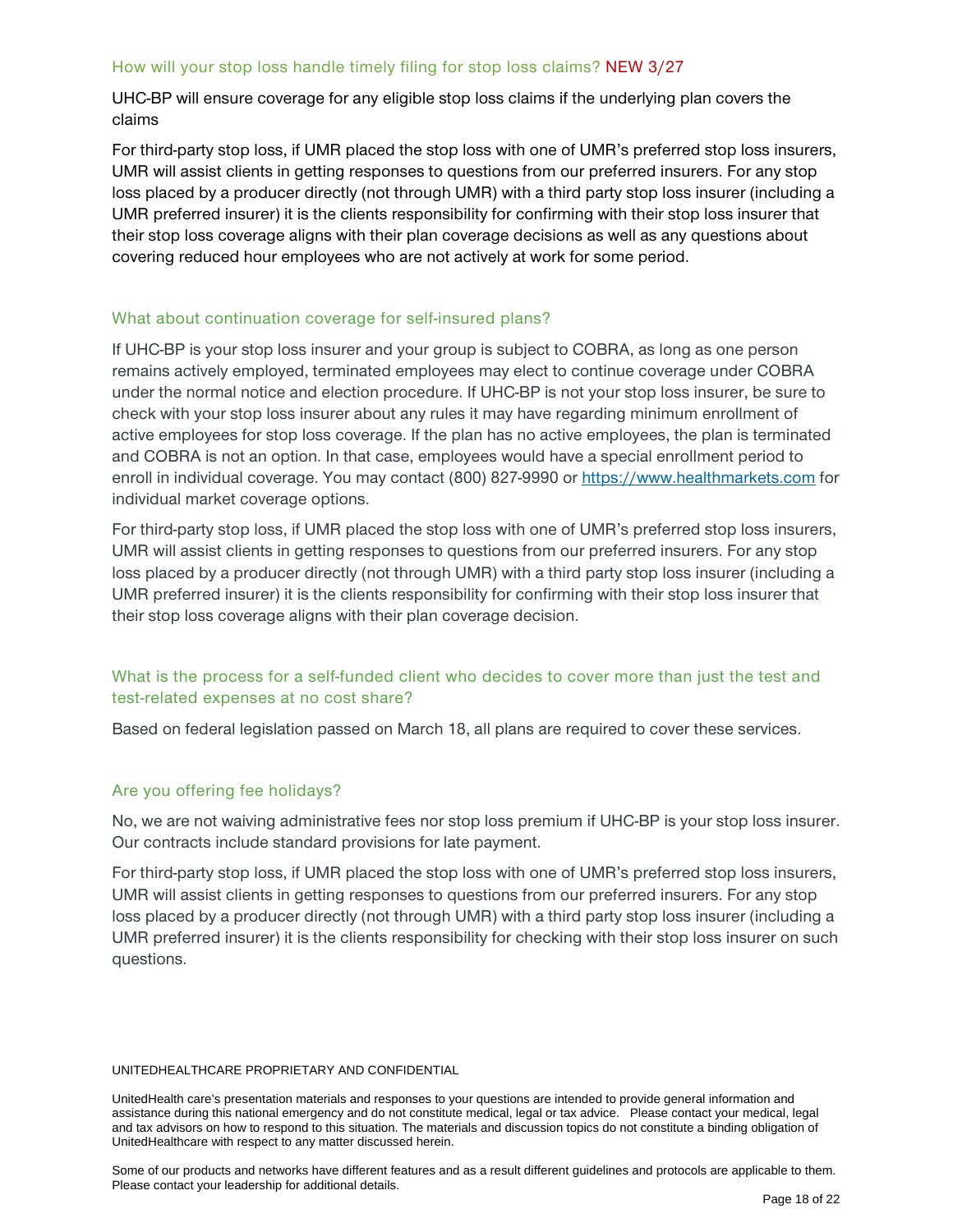#### Are furloughed employees eligible for self-funded plans?

Employees remain eligible for coverage if they remain an active employee during periods of temporary layoffs and/or reduction in hours. UMR is reliant on employers to notify us of employment status of their employees. If the employer chooses to pay for their coverage, then you would not notify us of a coverage change and furloughed employees would remain on the plan.

For third-party stop loss, if UMR placed the stop loss with one of UMR's preferred stop loss insurers, UMR will assist clients in getting responses to questions from our preferred insurers. For any stop loss placed by a producer directly (not through UMR) with a third party stop loss insurer (including a UMR preferred insurer) it is the clients responsibility for checking with their stop loss insurer on such questions.

#### Is there a requirement for the SPD to be updated prior to making plan changes to support COVID-19? New 3/27

Generally, the changes we are making to support zero cost share for the diagnosis and testing associated with COVID-19 offer a better benefit. As such, we have 210 days from the end of the plan year to issue the changes. Self-funded customers should continue to monitor their SPDs for required changes including stop loss language and, as always, validate their approach with legal counsel.

For third-party stop loss, if UMR placed the stop loss with one of UMR's preferred stop loss insurers, UMR will assist clients in getting responses to questions from our preferred insurers. For any stop loss placed by a producer directly (not through UMR) with a third party stop loss insurer (including a UMR preferred insurer) it is the clients responsibility for checking with their stop loss insurer on such questions.

#### UNITEDHEALTHCARE PROPRIETARY AND CONFIDENTIAL

UnitedHealth care's presentation materials and responses to your questions are intended to provide general information and assistance during this national emergency and do not constitute medical, legal or tax advice. Please contact your medical, legal and tax advisors on how to respond to this situation. The materials and discussion topics do not constitute a binding obligation of UnitedHealthcare with respect to any matter discussed herein.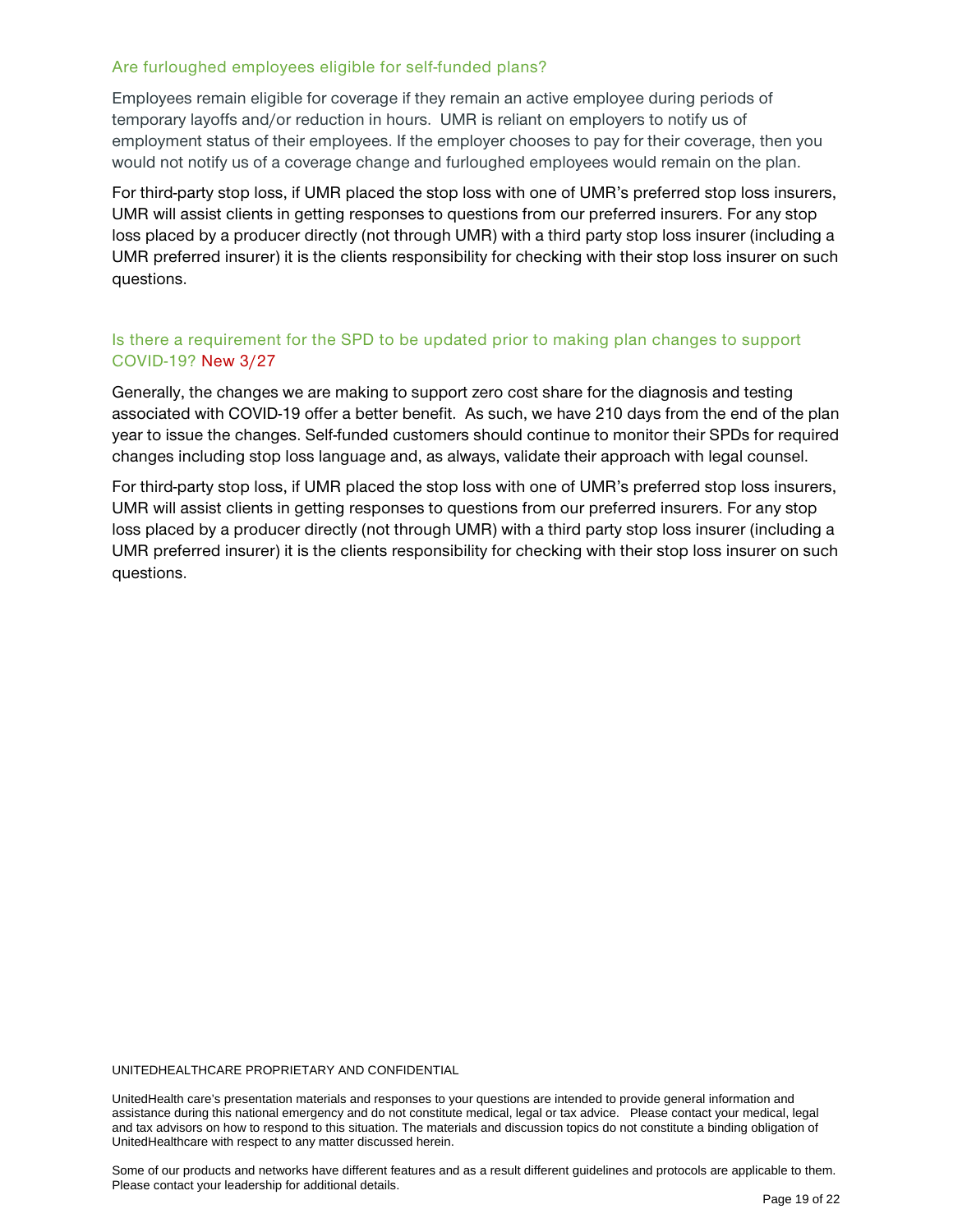## <span id="page-20-0"></span>**FINANCIAL, OPERATIONS AND REPORTING**

#### Will renewal rate actions be delayed as a result of the COVID-19 National Emergency?

Renewals and all necessary information will be released on a timely basis.

#### Is there a way that UMR will be able to provide COVID-19 claims reporting?

UMR is working on reports related to COVID-19 and will make those available as appropriate once claims are processed for payment.

#### Does UMR have a business preparedness (continuity) plan?

Yes. The plan addresses business continuity strategies for all forms of events natural and manmade including pandemics. The strategies focus on our critical business functions and planning for the worst-case scenarios so that we can react quickly and efficiently adding value to our business and customers, members and other stakeholders through effective risk reduction, compliance with industry, contractual and regulatory standards, and safeguarding our operations and assets.

UNITEDHEALTHCARE PROPRIETARY AND CONFIDENTIAL

UnitedHealth care's presentation materials and responses to your questions are intended to provide general information and assistance during this national emergency and do not constitute medical, legal or tax advice. Please contact your medical, legal and tax advisors on how to respond to this situation. The materials and discussion topics do not constitute a binding obligation of UnitedHealthcare with respect to any matter discussed herein.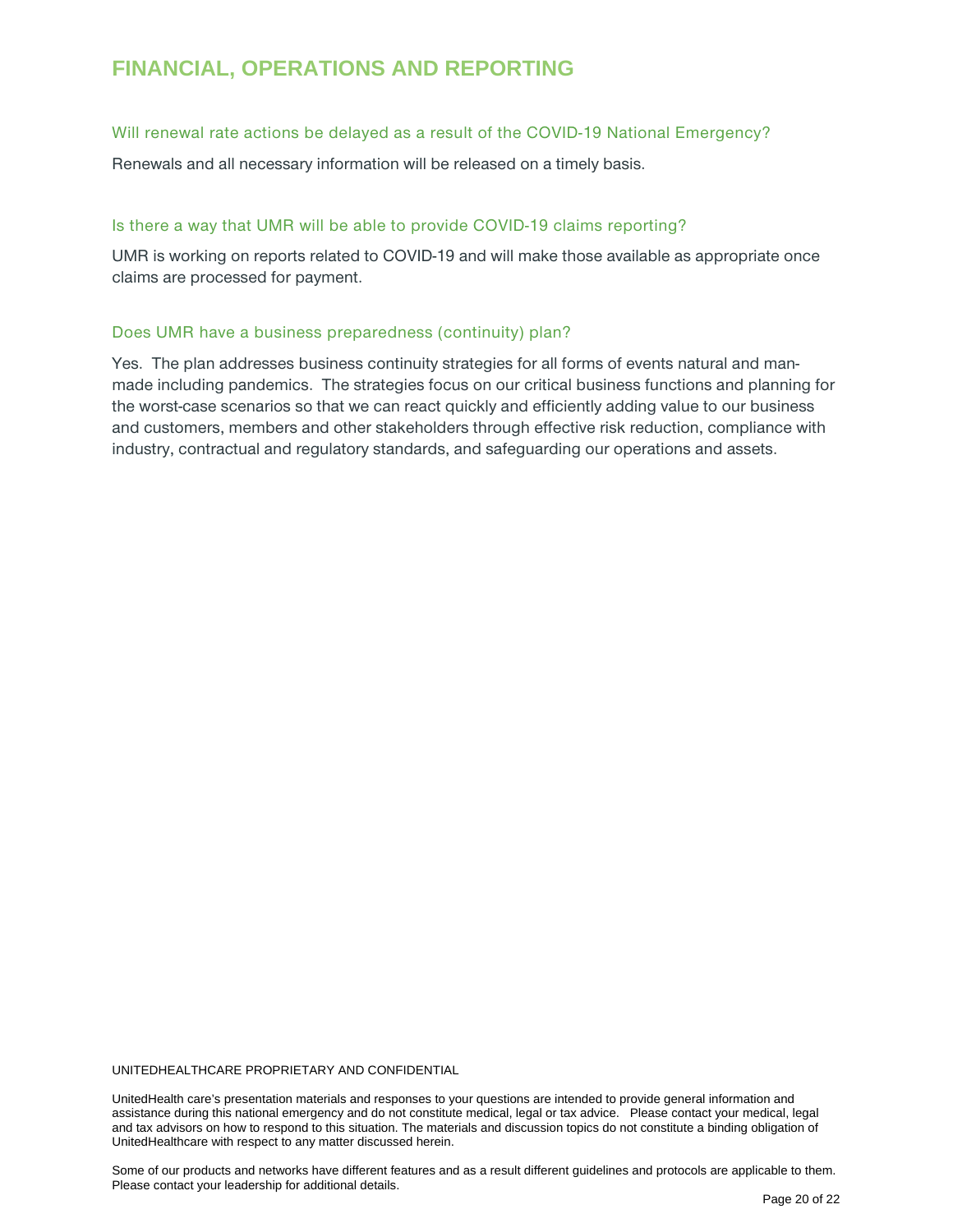## <span id="page-21-0"></span>**SPECIALTY – Applies if UMR customer purchased these insured products from UnitedHealthcare**

#### What is UnitedHealthcare doing to support members in accessing dental or vision coverage? New 3/27

For our dental and vision coverage we will be supporting our members in accessing the care that they need by relaxing certain frequency limitations, when appropriate, as well as addressing innetwork coverage gaps that may arise in the short-term given provider office closures.

#### How does COVID-19 work with short term disability?

If an insured files a claim and after exposure to a person suspected or confirmed with a COVID-19 diagnosis and being placed in a medically recommended quarantine or isolation with the ability to work remotely, then the loss of earnings definition of disability is not met.

If an insured files a claim after exposure to person suspected or confirmed with a COVID-19 diagnosis and being placed in a medically recommended quarantine or isolation without the ability to work remotely, then generally speaking the definition of disability is met.

If an insured files a claim for a confirmed diagnosis of COVID-19, and the insured is too ill to work, the claim is administered according to standard claim administration guidelines.

#### If I layoff part of my workforce in response to the COVID-19 crisis, how long will their coverage continue under our group disability plan?

Continuation of coverage due to an approved temporary layoff is outlined in the Termination of Covered Person Insurance section of the employer's disability policy. It may vary by customer and you should refer to your actual Certificate(s) for plan specifics. Our standard disability policy language (which applies to most customers) allows for coverage to continue due to a temporary layoff through the end of the month following, the month in which the layoff began.

• For example: If a temporary layoff began March 17, 2020, coverage does not end until April 30, 2020.

#### Do our basic or supplemental life policies have an exclusion for death from a pandemic?

There are no exclusions for pandemics in our basic or supplemental life policies.

#### Do critical illness policies cover illness due to COVID-19?

COVID-19 is not a covered Critical Illness under our Critical Illness plans.

i China Centre for Disease Control & Prevention, Statistica

<sup>&</sup>quot; China Centre for Disease Control & Prevention, Italian Portal of Epidemiology for Public Health<br><sup>iii</sup> medRxiv 2020.02.26.20028191<br><sup>iv</sup> CDC, WHO, Laure, et.al, 2020

UNITEDHEALTHCARE PROPRIETARY AND CONFIDENTIAL

UnitedHealth care's presentation materials and responses to your questions are intended to provide general information and assistance during this national emergency and do not constitute medical, legal or tax advice. Please contact your medical, legal and tax advisors on how to respond to this situation. The materials and discussion topics do not constitute a binding obligation of UnitedHealthcare with respect to any matter discussed herein.